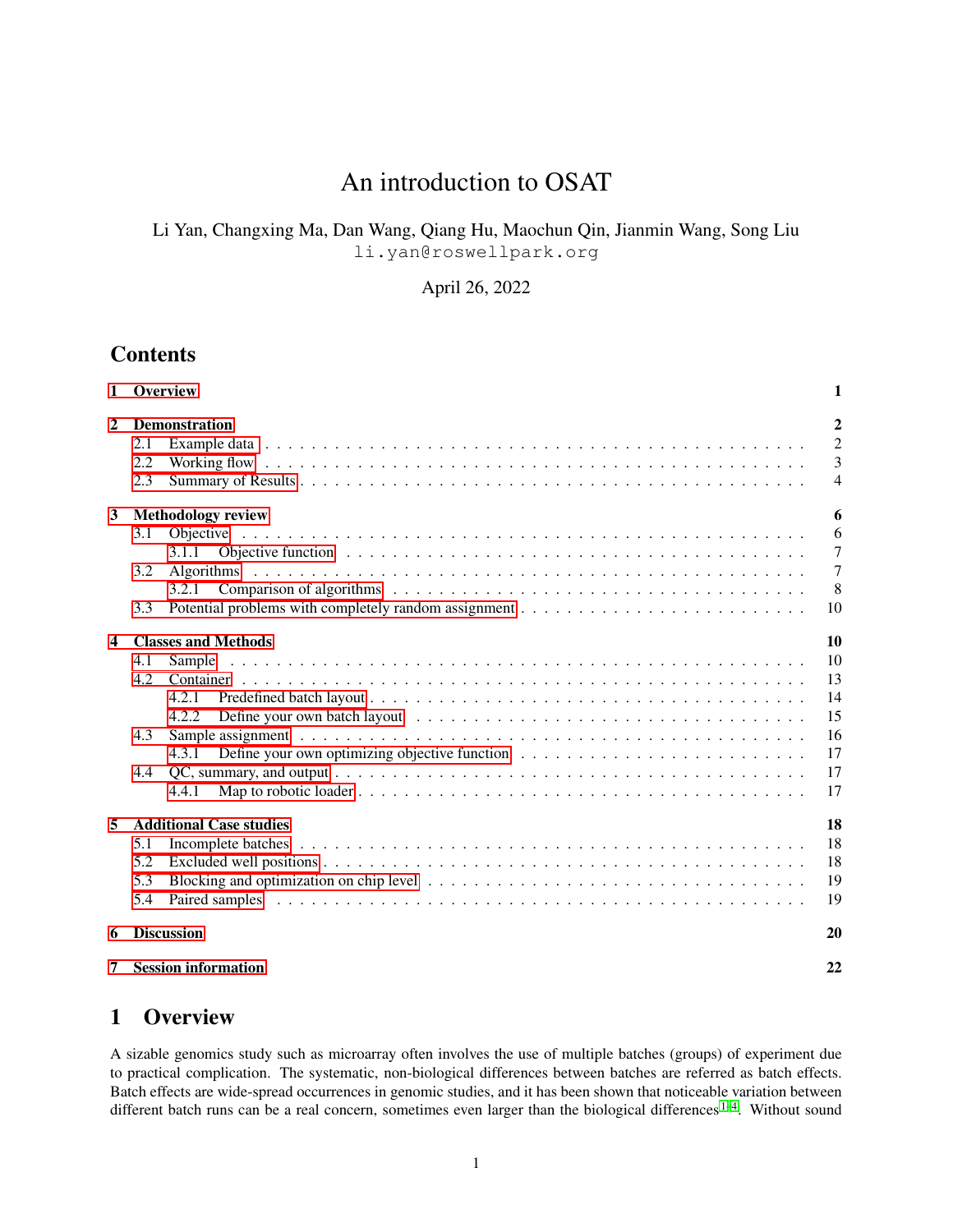experiment design and statistical analysis methods to handle batch effects, misleading or even erroneous conclusions could be made <sup>[1,](#page-21-1)[2](#page-21-2)[,4](#page-22-0)</sup>. This especially important issue is unfortunately often overlooked, partially due to the complexity and multiple steps involved in genomics studies.

To minimize batch effects, a careful experiment design should ensure the even distribution of biological groups and confounding factors across batches. A study where most tumor samples are collected from male and healthy ones from female will have difficulty ruling out the effect of gender. Likewise, it is equally problematic if one batch run contains most samples of a particular biological group. Therefore, in an ideal genomics design, the groups of the main interest, as well as important confounding variables should be balanced and replicated across the batches to form a Randomized Complete Block Design  $(RCBD)^{5-7}$  $(RCBD)^{5-7}$  $(RCBD)^{5-7}$ . It makes the separation of the real biological effect of our interests and effects by other confounding factors statistically more powerful.

However, despite all best effort, it is often than not that the collected samples are not complying with the original ideal RCBD design. This is due to the fact that these studies are mostly observational or quasi-experimental since we usually do not have full control over sample availability. In clinical genomics study, samples may be rare, difficult or expensive to collect, irreplaceable, or even fail QC test before genomics profiling. As a result, experiments are often driven by the availability of the final collection of samples which is usually unbalanced and incomplete. The unbalance and incompleteness nature of sample availability in genomics study, without appropriate attention, could lead to drastic batch effects. Therefore, it is necessary to develop effective and handy tool to assign collected samples across batches in an appropriate way to minimize batch effects.

We developed a tool called OSAT (Optimal Sample Assignment Tool) to facilitate the allocation of collected samples to different batches. With minimum steps, it produces setup that optimizes the even distribution of samples in groups of biological interest into different batches, reducing the confounding or correlation between batches and the biological variables of interest. It can also optimize the even distribution of confounding factors across batches. Our tool can handle challenging instances where incomplete and unbalanced sample collections are involved as well as ideal balanced RCBD. OSAT provides several predefined batch layout for some of the most commonly used genomics platform. Written in a modularized style in the open source R environment, it provides the flexibility for users to define the batch layout of their own experiment platform, as well as optimization objective function for their specific needs, in sample-to-batch assignment to minimize batch effects.

Please see our paper at<http://www.biomedcentral.com/1471-2164/13/689> for more information.

## <span id="page-1-0"></span>2 Demonstration

An example file is included for demonstration. It represent samples from a study where the primary interest is to investigate the expression differentiation in case versus control groups (variable SampleType). Race and AgeGrp are clinically important variables that may have impact on final outcome. We consider them as confounding variables. A total of 576 samples are included in the study, with one sample per row in the example file.

We will use 6 Illumina 96-well HYP MultiBeadChip plates for this expression profiling experiment. Each plate will be processed at a time as a batch. This particular plate consists of 8 BeadChips, which in turn holds 12 wells in 6 rows and 2 columns. Each well holds an individual sample. We had predefined several commonly used batch layouts (e.g., chips or plates) to make the usage of OSAT straightforward and simple. See section [4.2.1](#page-13-0) for a whole list of predefined chips and plates and more details. Our goal here is to assign samples with different characteristic as even as possible to each plate.

## <span id="page-1-1"></span>2.1 Example data

The data can be accessed by:

```
> library(OSAT)
> inPath <- system.file('extdata', package='OSAT')
> pheno <- read.table(file.path(inPath, 'samples.txt'),
+ header=TRUE, sep="\t", colClasses="factor")
```
As shown in Table [1](#page-2-1), the two groups in our primary interest  $SampleType$  are not balanced due to limitations in the sample collection process. To reduce possible batch effect across different plates, it is critical to make sure on each plate there are similar number of samples in each of the 2 stratas (Case/Control). Similarly, it is also preferred to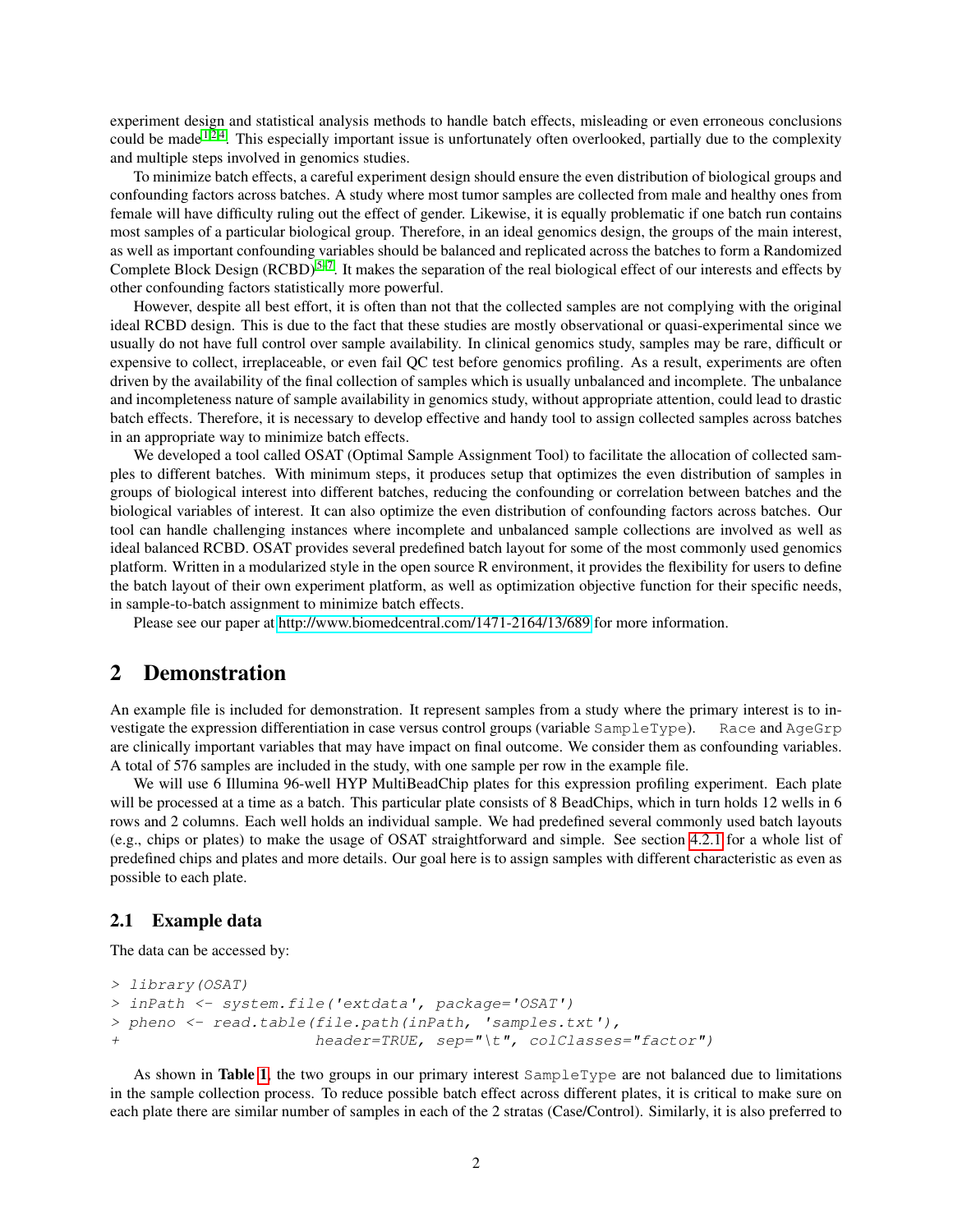<span id="page-2-1"></span>Table 1: Example Data

|              | ID          | SampleType  | Race         | AgeGrp         |
|--------------|-------------|-------------|--------------|----------------|
| $\mathbf{X}$ | $-1:1$      | Case:317    | European:401 | $(0,30]$ : 75  |
| X.1          | 10:1        | Control:259 | Hispanic:175 | $(30,40]$ :113 |
| X.2          | 100:1       |             |              | $(40,50]$ :134 |
| X.3          | 101:1       |             |              | $(50,60]$ :102 |
| X.4          | 102:1       |             |              | (60, 100]:152  |
| X.5          | 103:1       |             |              |                |
| X.6          | (Other):570 |             |              |                |

<span id="page-2-2"></span>Table 2: Data distribution

|    | SampleType | Race     | AgeGrp    | Freq |
|----|------------|----------|-----------|------|
| 1  | Case       | European | (0,30]    | 8    |
| 2  | Control    | European | (0,30]    | 58   |
| 3  | Case       | Hispanic | (0,30]    | 0    |
| 4  | Control    | Hispanic | (0,30]    | 9    |
| 5  | Case       | European | (30, 40]  | 21   |
| 6  | Control    | European | (30, 40]  | 54   |
| 7  | Case       | Hispanic | (30, 40]  | 6    |
| 8  | Control    | Hispanic | (30, 40]  | 32   |
| 9  | Case       | European | (40, 50]  | 34   |
| 10 | Control    | European | (40, 50]  | 52   |
| 11 | Case       | Hispanic | (40, 50]  | 46   |
| 12 | Control    | Hispanic | (40, 50]  | 2    |
| 13 | Case       | European | (50, 60]  | 40   |
| 14 | Control    | European | (50,60]   | 44   |
| 15 | Case       | Hispanic | (50, 60]  | 16   |
| 16 | Control    | Hispanic | (50, 60]  | 2    |
| 17 | Case       | European | (60, 100] | 84   |
| 18 | Control    | European | (60, 100] | 6    |
| 19 | Case       | Hispanic | (60, 100] | 62   |
| 20 | Control    | Hispanic | (60, 100] | 0    |

have homogeneous makeup in each batch on confounding variables Race/AgeGrp which are not balanced as well. Table [2](#page-2-2) is the sample distribution when we included these three important variables considered here:

> with(pheno, as.data.frame(table(SampleType, Race, AgeGrp)))

In the following section, we showed how OSAT can be used to perform sample-to-batch assignment for this example data.

## <span id="page-2-0"></span>2.2 Working flow

First, sample pheno information and the variables considered (i.e., SampleType, Race, AgeGrp) can be captured by:

> gs <- setup.sample(pheno, optimal=c("SampleType", "Race", "AgeGrp"))

A recommendation for practice is to put the variable of primary interest as the first of the list.

Second, 6 Illumina 96-well HYP MultiBeadChip plates were needed for the 576 samples. Each plate was treated as a batch. We will refer this assembly of plates (i.e., batches) as container.

> gc <- setup.container(IlluminaBeadChip96Plate, 6, batch='plates')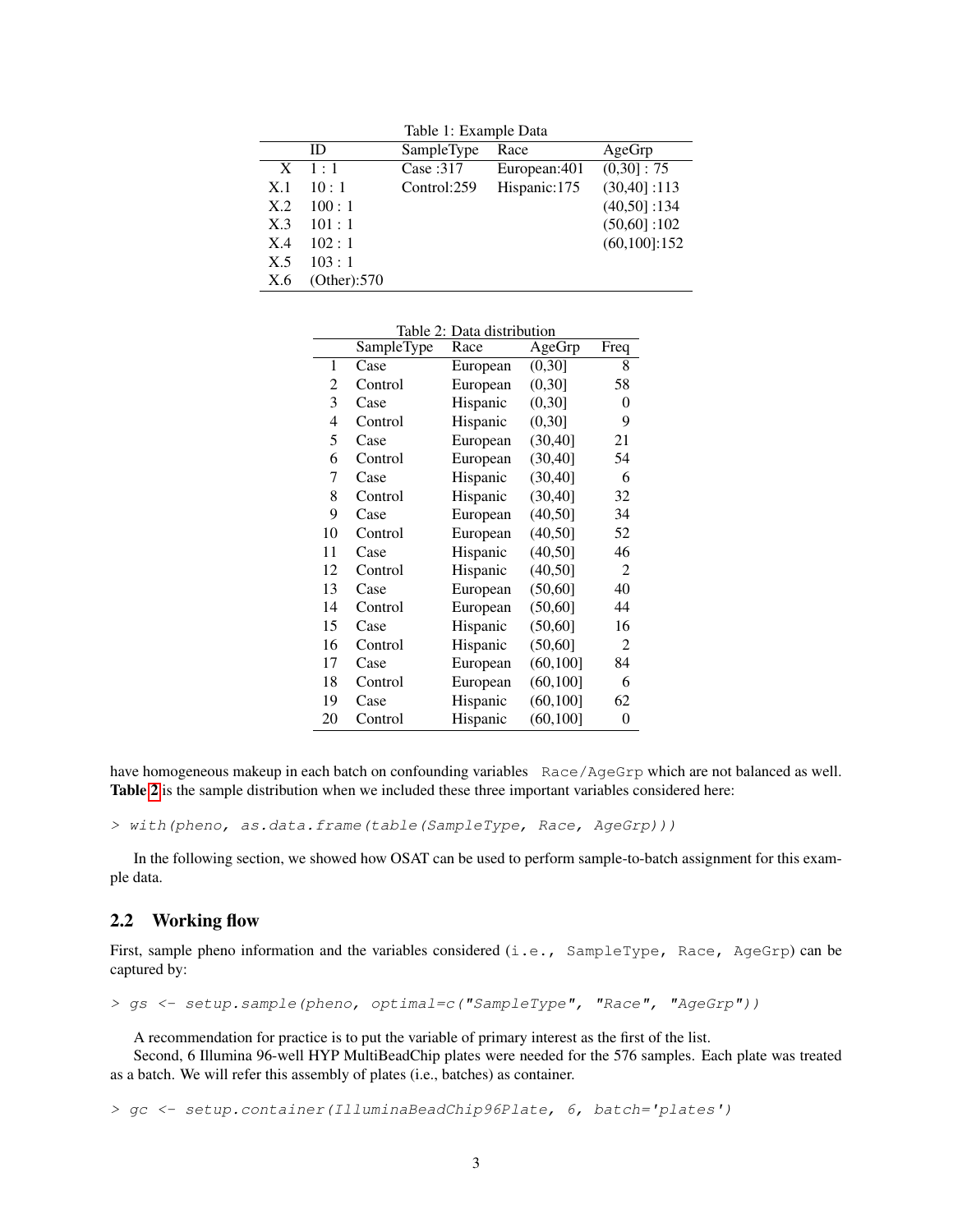we had predefined the layout of this particular plate in our package as IlluminaBeadChip96Plate. See section [4.2.1](#page-13-0) for more details on predefined plates. If the number of sample is less than the number of available wells, the empty well(s) will be left randomly throughout the plates (section [5.1\)](#page-17-1), or specified by user. Section [5.2](#page-17-2) provides additional information on how to exclude certain wells from sample assignment.

Third, samples will be assigned into container using our default method which consists of a block randomization step followed by an step (this will take a few minutes):

```
> set.seed(123) # to create reproducible result
> # demonstration only. nSim=5000 or more are commonly used.
> gSetup <- create.optimized.setup(sample=gs, container=gc, nSim=1000)
```
This is all one need to create an optimal sample-to-batch assignment using OSAT. All relevant output information is hold in the object gSetup. Details on methods implemented in OSAT can be found in the next section [3](#page-5-0) and [4.3.](#page-15-0)

The sample assignment can be output to CSV by:

```
> write.csv(get.experiment.setup(gSetup),
            file="gSetup.csv", row.names=FALSE)
```
the output CSV file is sorted by the original row order from the sample list.

After the sample-to-batch assignment, a MSA-4 robotic loader can be used to load the samples onto the MultiBead-Chip plate. If we are going to use a robotic loader, such as MSA 4 robotic loader, we can map our design to the loader and export the final lineup to a CSV file,

```
> out <- map.to.MSA(gSetup, MSA4.plate)
> write.csv(out, "MSAsetup.csv", row.names = FALSE)
```
the CSV file is sorted by the order used in the MSA robotic loader:

```
> head(out)
```

|                |                 |    |         | MSA_plate MSA_ID plates wellID ID SampleType | Race                   |          | AgeGrp unusedWell |
|----------------|-----------------|----|---------|----------------------------------------------|------------------------|----------|-------------------|
|                | A01             |    | 1 162   |                                              | Case Hispanic (60,100] |          | FALSE             |
| 2              | B01             |    | 2 2 1 4 |                                              | Case European (50,60)  |          | FALSE             |
| 3              | C <sub>01</sub> |    | 3 4 7 5 |                                              | Control European       | (0, 30]  | FALSE             |
| $\overline{4}$ | D <sub>01</sub> | 1. | 4 5 6 5 |                                              | Control Hispanic       | (0, 30]  | FALSE             |
| 5              | F.01            |    | 5 72    |                                              | Case Hispanic          | (50, 60] | FALSE             |
| 6              | F()1            |    | 6 4 4 6 |                                              | Control European       | (0, 30]  | FALSE             |

## <span id="page-3-0"></span>2.3 Summary of Results

A quick look at the sample distribution across the batches in our design created by OSAT:

> QC(gSetup)

One can perform Pearson's Chi-squared test to examine the association between batches and each of the variables considered. The results indicate that all variables considered are all highly uncorrelated with batches ( $p-value >$ 0.99). See section [2.3](#page-3-0) for more details.

Sample distribution by plates can also be visualized (Figure [1](#page-4-0)). It shows that samples with different characteristics were distributed across batches with only small variations. The small variation is largely due to the trade off in block randomizing multiple variables. The last plot is the index of optimization steps versus value of the objective function. The blue diamond indicate the starting point, and the red diamond mark the final optimal setup. It is clear that final setup is more optimal than the starting setup.

If blocking the primary variable (i.e., SampleType ) is most important and the optimization of other variables considered are less important, a different algorithm can be used. See section [3.2](#page-6-1) for an example and more details about this alternative method implemented in OSAT.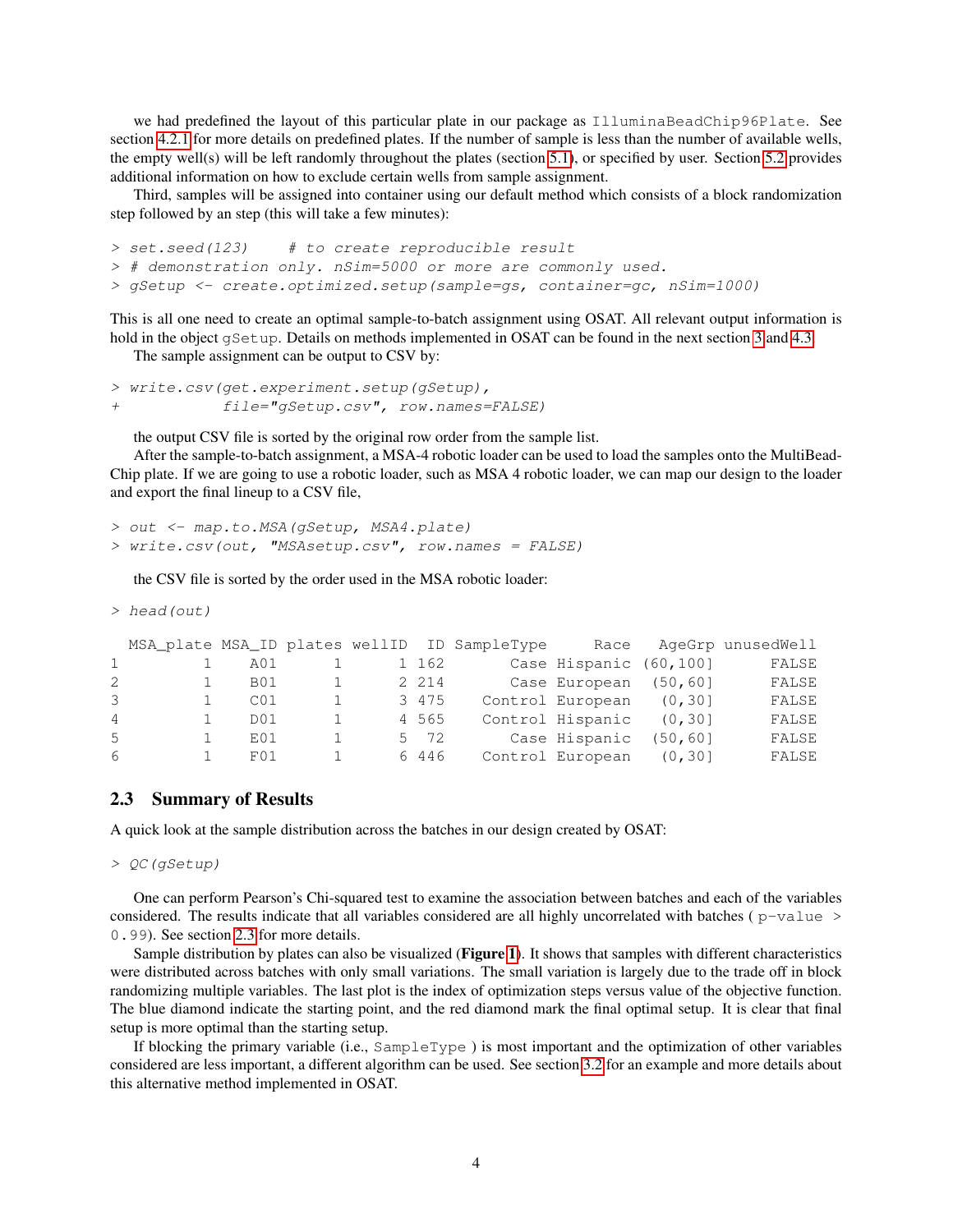|    |                                    | Var X-squared df p.value      |  |
|----|------------------------------------|-------------------------------|--|
|    | 1 SampleType 0.5401995 5 0.9905773 |                               |  |
| 2. |                                    | Race 0.1395369 5 0.9996319    |  |
| 3  |                                    | AgeGrp 0.7971741 20 1.0000000 |  |



<span id="page-4-0"></span>Figure 1: Number of samples per plate. Sample assignment using default algorithm.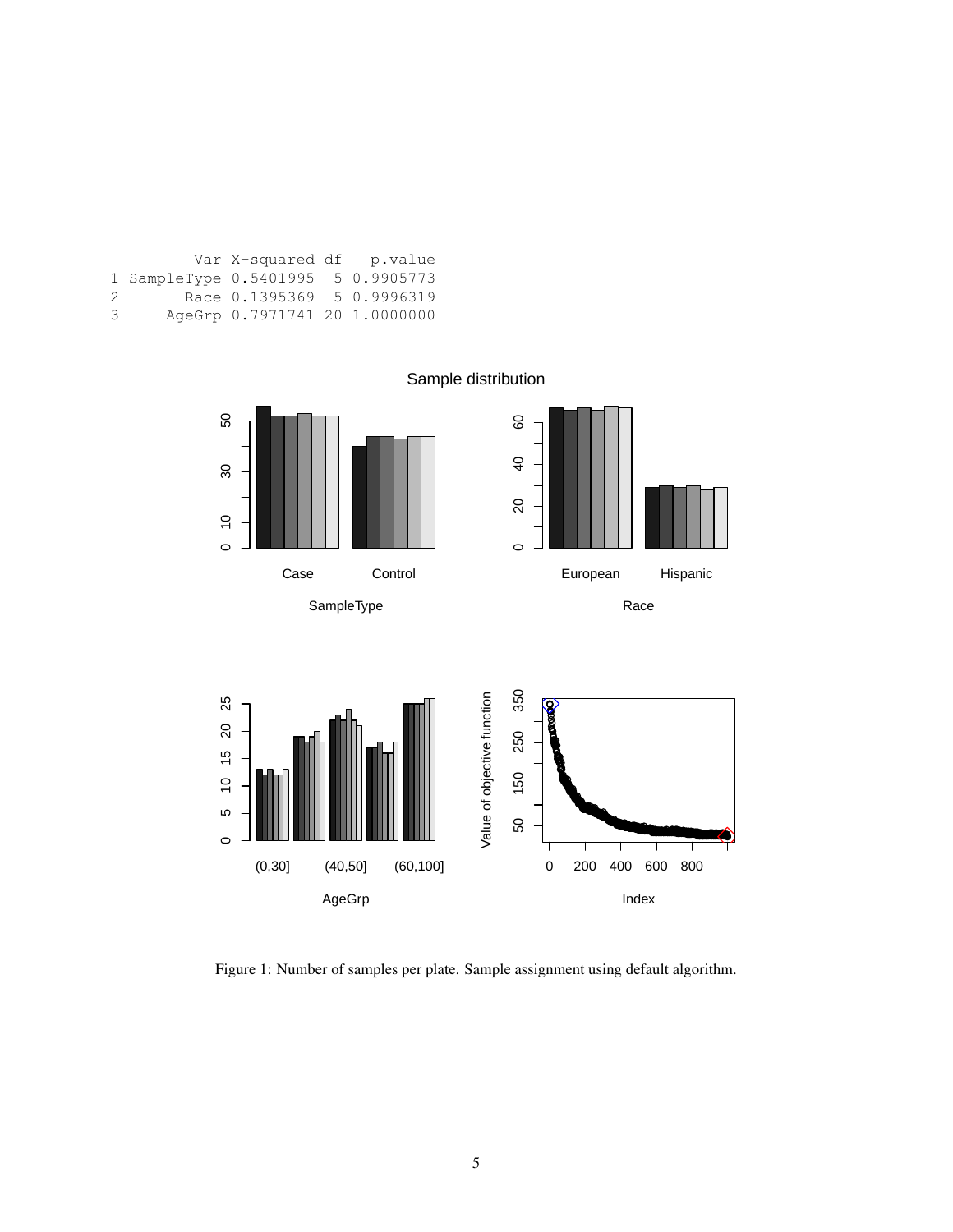# <span id="page-5-0"></span>3 Methodology review

From the perspective of experiment designs, blocking is the placement of experimental units in groups (blocks) that are similar to one another. Typically, a blocking factor is a source of variability that is not of primary interest but may affect the measured result. An example of a blocking factor might be the sex of patients; by blocking on sex, this source of variability is controlled for, thus leading to greater accuracy. For example, gender of patients could be treated as confounding variable when the primary interest is differential gene expression between healthy and tumor samples. By blocking on gender, this source of variability is controlled for, thus leading to greater accuracy of estimating differential gene expression.

Block randomization is an effective approach in controlling variability from nuisance variables and its interaction with variables of our primary interest. In such a design, samples with same characteristics are selected randomly to each block. One widely used design is randomized complete block design (RCBD) which requires that the sample characteristics in each block are as similar as possible<sup>[5](#page-22-1)</sup>. In RCBD experiment, when the sample size of in each experiment groups are balanced (i.e., having same number of samples), the control of variability and interaction from nuisance variables can be achieve easily and ANOVA can be used for data analysis. In most cases, RCBD are more precise than the Complete Random Design (CRD) for which no blocking is performed<sup>[6,](#page-22-3)[8](#page-22-4)</sup>.

Batch effect is one type of variability that is that is not of primary interest but ubiquitous in sizable genomic experiments. It had shown that, without appropriate control of batch effects, misleading or even erroneous conclusions could be made <sup>[1,](#page-21-1)[2,](#page-21-2)[4](#page-22-0)</sup>. In order to minimize batch effects, the groups of the main interest, as well as important confounding variables should be balanced and replicated across the batches to form a RCBD in an ideal genomics design.

However, due to the practical complications described in the Overview section, genomics experiments are often driven by the availability of the final collection of samples which is usually unbalanced and incomplete. The unbalance and incompleteness nature of sample availability thus calls for the development of effective tool to assign collected samples across batches in an appropriate way to minimize batch effects at the genomic experiment stage.

In this work, we focused on the development of such a tool. Our tool is developed to optimize the even distribution of samples in groups of biological interest into different run batches, as well as the even distribution of confounding factors across batches. Without loss of generality, throughout the documents we refer variables of primary interest and the confounding variables selected to be blocked in the initial design as blocking variables, and the unique combination of levels in these variables as blocking strata or simply strata. Our goal is to minimize the differences in each stratum between batches through a block randomization step followed by an effective optimization step. Details will be discussed in the following sections.

## <span id="page-5-1"></span>3.1 Objective

To create sample assignment with homogeneous batches, we need to measure the variation of sample characteristics between batches. We define objective function based on principle of least square method.

By combining the levels in variables of interest, we can create a unified variable. Assuming there are s levels in the combined variable with  $S_j$  samples in each strata,  $j = 1...s$ . Total sample size  $N = \sum_{j=1}^s S_j$ . In the case of balanced design, we have equal sample size in each strata:  $S_1 = \ldots = S_s = S$ .

Assuming we have m batches with  $B_i$ ,  $i = 1 \dots m$  wells in each batch. In an ideal balanced randomized complete block design experiment, each batch includes same number of available wells,  $B_1 = \ldots = B_m = B$ , and equal number of samples from each sample strata. In most real cases however, batches may have different number of wells due to various reasons (such as wells reserved for QC), but the differences are usually not significant.

The average (expected) number of sample from each strata to each batches is denoted as  $E_{ij}$ . Under most scenarios, the expected sample number would likely not be an integer. We split it to its integer part and fractal part as

$$
E_{ij} = \frac{B_i S_j}{\sum_i B_i} = [E_{ij}] + \delta_{ij}.
$$
\n<sup>(1)</sup>

where  $[E_{ij}]$  is the integer part of the expected number and  $\delta_{ij}$  is the fractal part. In the case of equal batch size, it reduces to  $E_{ij} = \frac{S_j}{m}$ . When we have RCBD, all  $\delta_{ij}$  are zero.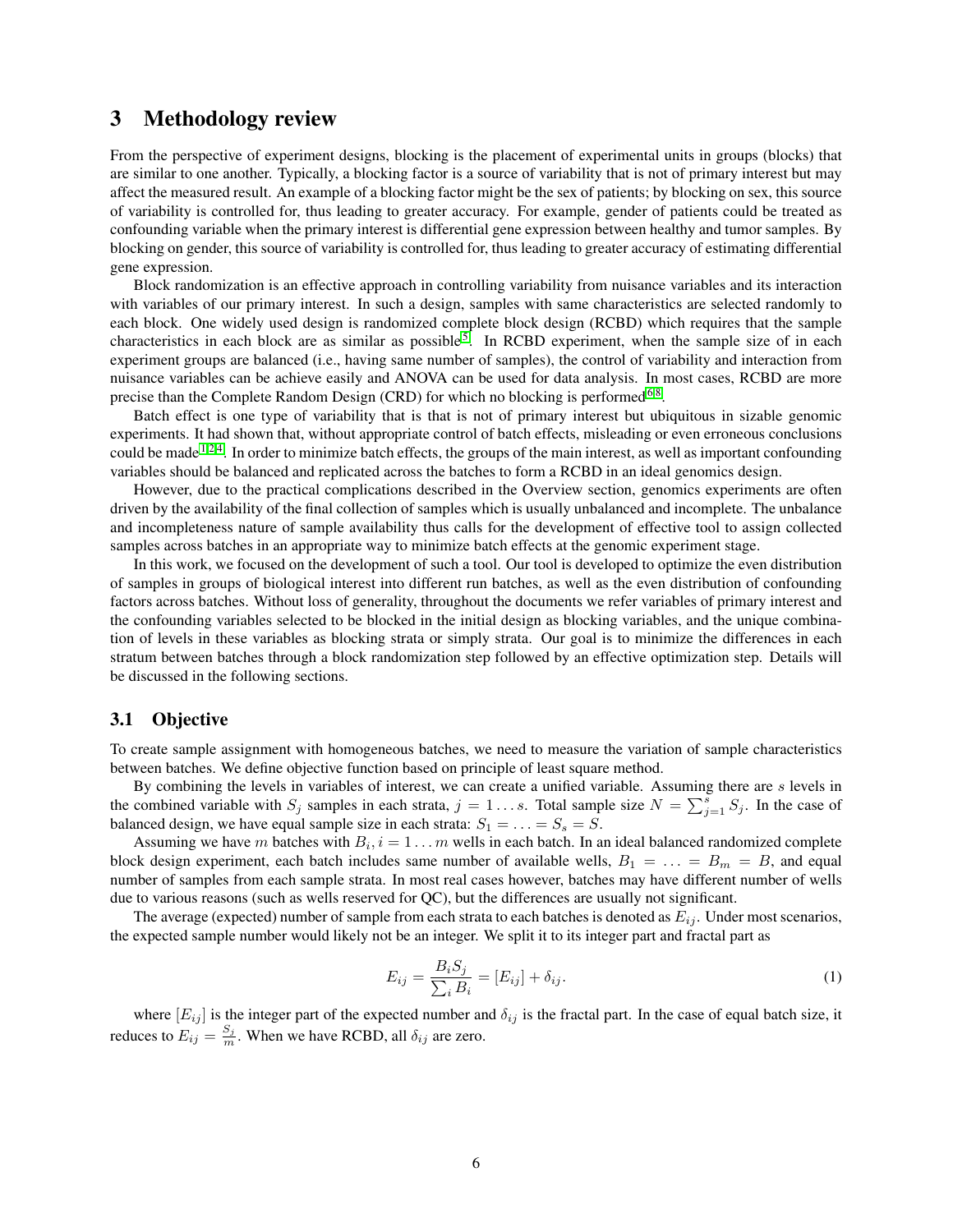For an actual sample assignment

$$
B_1 \n B_2 \n \begin{pmatrix}\n S_1 & S_2 & \dots & S_s \\
 n_{11} & \dots & n_{1s} \\
 n_{22} & \dots & n_{2s} \\
 \vdots & \vdots & \ddots & \vdots \\
 B_m \n \end{pmatrix}
$$

our goal is to minimize the difference between expected sample size  $E_{ij}$  and the actual sample size  $n_{ij}$ .

#### <span id="page-6-0"></span>3.1.1 Objective function

In this package, we define the optimal design as a sample assignment setup that minimizes our objective function. By default, our objective function is based on the sum of squares of the difference between expected and actual sample size in each strata from the combined variables considered in assignment<sup>[9](#page-22-5)</sup>. Assuming there are  $o$  levels in the combined optimization variable strata with  $O_l$  samples in each strata,  $l = 1...o, \sum_l O_l = N$ , then the expected number of sample in each optimization variable strata is  $E_{il}^* = \frac{B_i O_l}{\sum_i B}$  $\frac{\partial u}{\partial s}$  and we define our objective function as

$$
V = \sum_{il} (n_{il} - E_{il}^*)^2
$$
 (2)

where  $n_{il}$  is the number of sample in each optimization strata from a sample assignment. We chose sample setup with minimum value of  $V$  as our optimal sample assignment.

Another objective function is a weighed version of the Sum of Squares method discussed above. Instead of treat each variable equally in the objective function, we can give them different weight to reflect the importance of the particular variable. The weight usually comes from empirical evidence. Relative weight for each optimization strata can be easily calculated based on the weight given to each variable. Assuming the weight are  $w_l, l = 1...$ , then our objective function will be

$$
V = \sum_{il} (w_l (n_{il} - E_{il}^*))^2
$$
 (3)

Other objective functions can be used to optimize the sample-to-batch assignment. Our package is constructed to easily adopt user-defined objective function. See section [4.3.1](#page-16-0) for more details.

#### <span id="page-6-1"></span>3.2 Algorithms

The current version of OSAT provided two algorithms for creation of optimal sample assignment across the batches. Both algorithms are composed of a block randomization step and an optimization step.

The default algorithm (implemented in function *optimal.shuffle*) sought to first block all variables considered (i.e., list of variables of primary interests and all confounding variables provided to the optimal argument) to generate a single initial assignment setup, then identify the optimal one which minimize the objective functions (i.e., the one with most homogeneous cross-batch strata distribution) through shuffling the initial setup.

The block randomization step is to create an initial setup of randomized sample assignment based on combined strata of all blocking variables considered. In this step, we sampling i sets of samples from each sample strata  $S_j$  with size  $[E_{ij}]$ . Similarly select j sets of wells from each  $B_i$  batches with size of  $[E_{ij}]$ , then the two selections are linked together by the  $ij$  subgroup, randomized in each of them.

In a balanced design this will place all samples to proper batch. Otherwise we assign the rest of samples  $r_j =$  $S_j - \sum_i [E_{ij}]$  sample to the available wells in each block  $w_i = B_i - \sum_j [E_{ij}]$ . The probability of a sample in  $r_j$  from strata  $S_j$  assigned to a well from block  $B_i$  is proportional to the fractal part of the expected sample size  $\delta_{ij}$ .

The goal of block randomization step is to create an initial setup of random sample assignment conformed to the blocking requirement, i.e. the samples from each stratum are evenly distributed to each batch. In the case of a RCBD, each batch will have equal number of samples with same characteristic and there is no need for further optimization. In other instances when the collection of samples is unbalanced and/or incomplete, an optimization step is needed to create a more optimal setup of sample assignment.

The optimization step aims to identify an optimal setup of sample assignments from multiple candidates, which are generated through resampling the initial setup obtained in the block randomization step. Specifically, after initial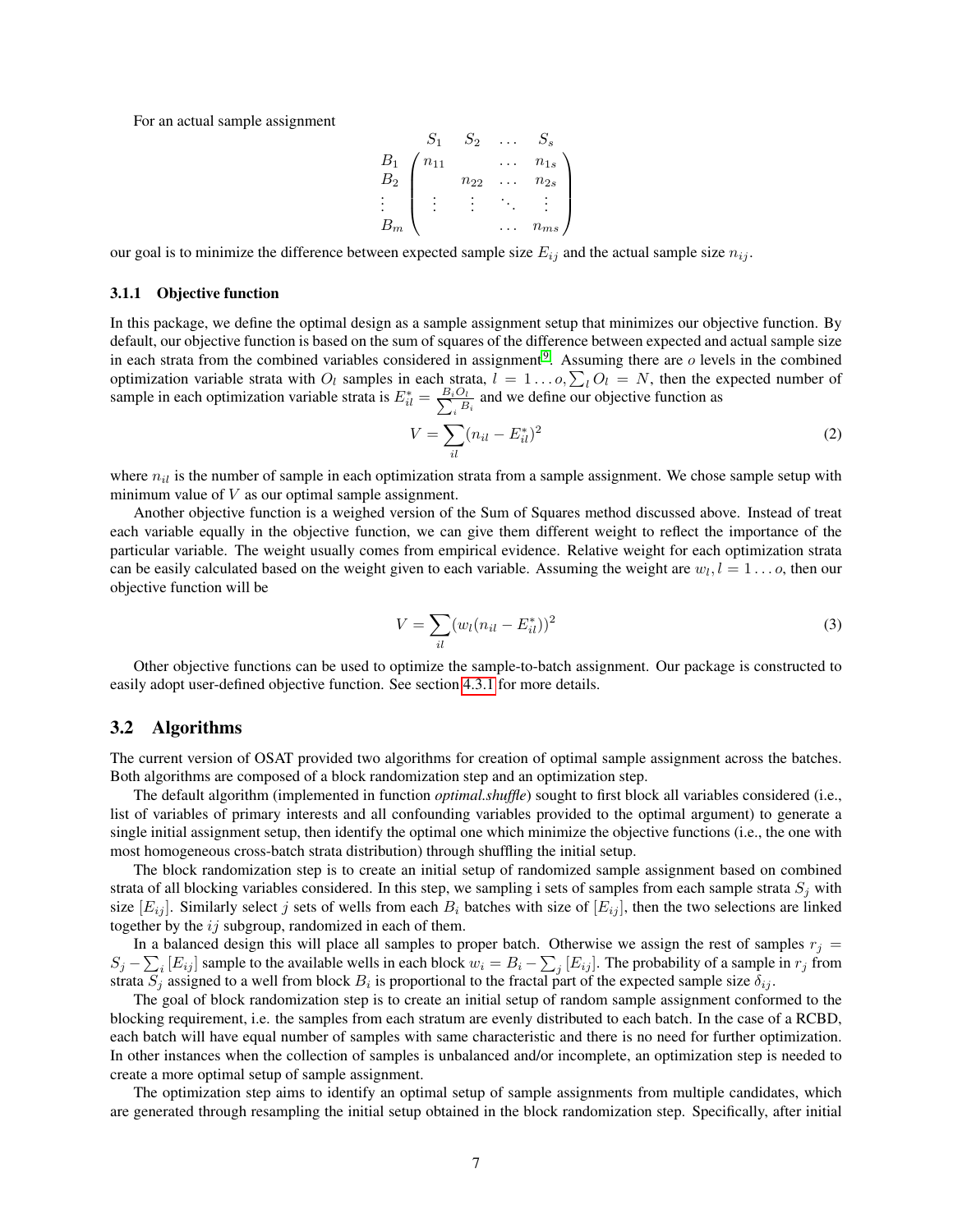setup is created, we randomly select  $k$  samples from different batches and shuffle them between batches to create a new sample assignment.  $k = 2$  by default but could be any number up to half of the sample size. Value of the objective function is calculated on the new setup and compared to that of the original one. If the value is smaller then the new assignment replaces the previous one. This procedure will continue until we reach a preset number of attempts (usually in the tens of thousands).

Because this step only shuffles limited number of samples, computational speed is very fast, and can easily generate tens of thousands modified setup from initial setup. In addition, because it follows the decreasing of values from objective function, the method will converge relatively rapidly. One potential concern is that this method may not be able to reach global minimum. This concern will largely be alleviated when a significant number of shuffling is performed in real work.

The alternative algorithm (implemented in function *optimal.blcok*) sought to first block specified variables (e.g., list of variables of primary interests and certain confounding variables specified in the strata argument) to generate a pool of assignment setups, then select the optimal one which minimize the objective functions based on all variables considered (i.e., list of variables provided to the optimal argument, including those variables which are not included in the block randomization step).

More specifically, multiple (typically thousands of or more) sample assignment setups are first generated by procedure described in the block randomization step above, based only on the list of specified blocking variable(s). Then, the optimal setup is chosen by selecting the setup of sample assignment (from the pool generated in block randomization step) which minimizes the value of the objective function based on all variables considered. This algorithm will guarantee the identification of a setup that is conformed to the blocking requirement for the list of specified blocking variables, while attempt to minimize the variations between batches regarding the other variables considered. In theory it could reach global minimum for the optimization. On the other hand, due to the complexity involved in generating multiple candidate assignments through block randomization, this computational speed of this method is relatively slow. In addition, as the assignment of each setup is generated independently, the convergence to optimal might be slow.

We applied both algorithms to our demon exemplary data and compared their results in the next section. More details of the implementations of these two methods are described in section [4.3.](#page-15-0)

#### <span id="page-7-0"></span>3.2.1 Comparison of algorithms

To demonstrate the difference of the two algorithms, we create a new optimal setup using the second method described above (this is slower than default method and will take a few minutes):

```
> gs2 <- setup.sample(pheno, strata=c("SampleType"),
+ optimal=c("SampleType", "Race", "AgeGrp") )
> set.seed(123) # to create reproducible result
> # demonstration only. nSim=5000 or more are commonly used.
> gSetup2 <- create.optimized.setup("optimal.block",
+ sample=gs2, container=gc, nSim=1000)
```
> QC(gSetup2)

In this setup, we treat SampleType as our only blocking variable in the block randomization step. The other two variables, together with SampleType, will be optimized in the optimization step. Comparing to the result using default algorithm in section [2.3](#page-3-0) which block all three variables in block randomization step, Pearson's Chisq test shows p-value increase on our blocking variable SampleType and decrease on other two variables not included in the block randomization step, reflecting the trade-off in prioritizing the blocking on variable of our primary interest. Figure [2](#page-8-0) shows the blocking on our primary interest SampleType is almost perfect, with small variation only due to the inherent limitation of the starting data (i.e., unbalanced sample collection). On the other hand, the uniformity of the other two variables not included in block randomization step had been scarified (compared with Figure [1](#page-4-0)). The last plot is the index of generated setups versus value of the objective function. The blue diamond indicate the first generated setup, and the red diamond mark the final selected setup. It is clear that the optimization step picked up the most optimal one from the pool of geneerated setups.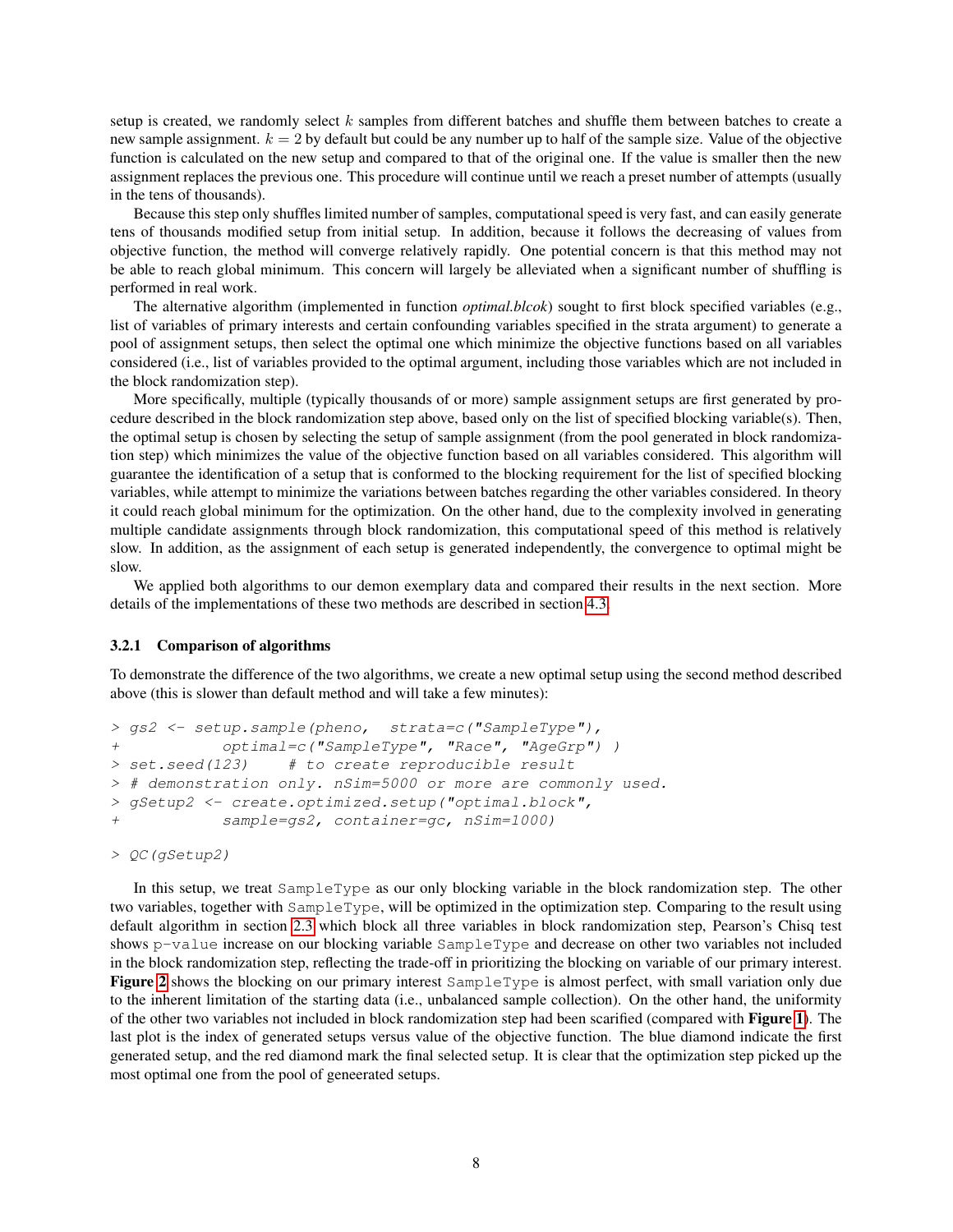|    |                                     | Var X-squared df p.value       |  |
|----|-------------------------------------|--------------------------------|--|
|    | 1 SampleType 0.03507789 5 0.9999879 |                                |  |
| 2. |                                     | Race 4.57188457 5 0.4703235    |  |
| 3  |                                     | AgeGrp 6.04463944 20 0.9988359 |  |



<span id="page-8-0"></span>Figure 2: Number of samples per plate. Sample assignment use optimal.block method.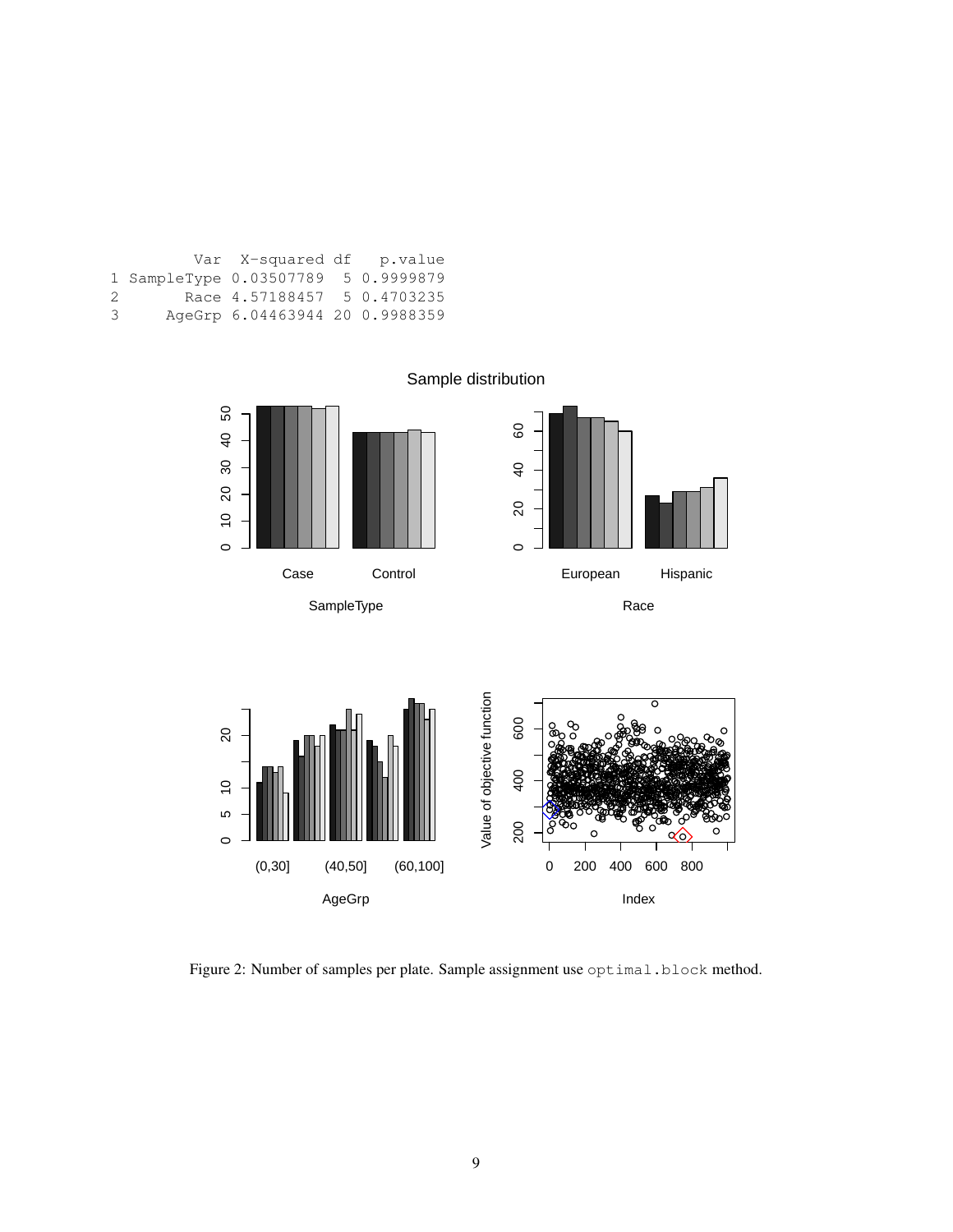## <span id="page-9-0"></span>3.3 Potential problems with completely random assignment

Simply performing complete randomizations could lead to undesired sample-to-batch assignment, especially for unbalanced and/or incomplete sample sets. In fact, there is substantial chance that any one of the variables in the sample will be statistically dependent on batches if complete randomization is carried out. For example, simulation and theory shows that, if only one random variable is involved and we randomly assign samples to different batches, there will be about 5% chance that statistical dependency exists between batch and the variable (data not shown). With increasing number of variables involved, the overall chance that any one of the variables show a statistically significant difference between batches will increase drastically. Simulation shows that, when simple randomization method is used with three variables, there is about 14% chance that at least one of the variables is statistically depending on batches (data not shown). This phenomenal is well known and linked directly to the multi-testing problem. Sometimes the choice of randomization seed can produce unacceptable results. For example, if we randomly assign our samples to the container, the innocent choice of a seed 397 in our R session will show:

```
> set.seed(397) # an unfortunate choice
> c1 <- getLayout(gc) # available wells
> c1 <- c1[order(runif(nrow(c1))),] # shuffle randomly
> randomSetup <- cbind(pheno, c1[1:nrow(pheno), ])
> # create a sample assignment
> multi.barplot(randomSetup, grpVar='plates',
+ varList=c("SampleType", "Race", "AgeGrp"),
+ main="A bad random case")
> multi.chisq.test(randomSetup, grpVar='plates',
+ varList=c("SampleType", "Race", "AgeGrp"))
$method
[1] "Pearson's Chi-squared test"
$data.name
[1] "randomSetup"
$stat
        Var X-squared df p.value
1 SampleType 13.25243 5 0.021124664
2 Race 14.22455 5 0.014244218
3 AgeGrp 39.75020 20 0.005371387
```
Pearson's Chisq test indicate all three variables are statistically dependent on batches with p-values < 0.05. Figure [3](#page-10-0) shows the sample distribution in each plate based on this assignment.

# <span id="page-9-1"></span>4 Classes and Methods

We present brief descriptions for some of the classes and methods defined in the package. For more details, please refer to the manual.

## <span id="page-9-2"></span>4.1 Sample

The sample information from data frame x, blocking variables, and other variables considered in the optimization step can be integrated by creating a class gSample object using the construction function:

```
setup.sample(x, optimal, strata)
```
If pheno data is a phenoData slot in an ExpressionSet object x then the construction function should be called by: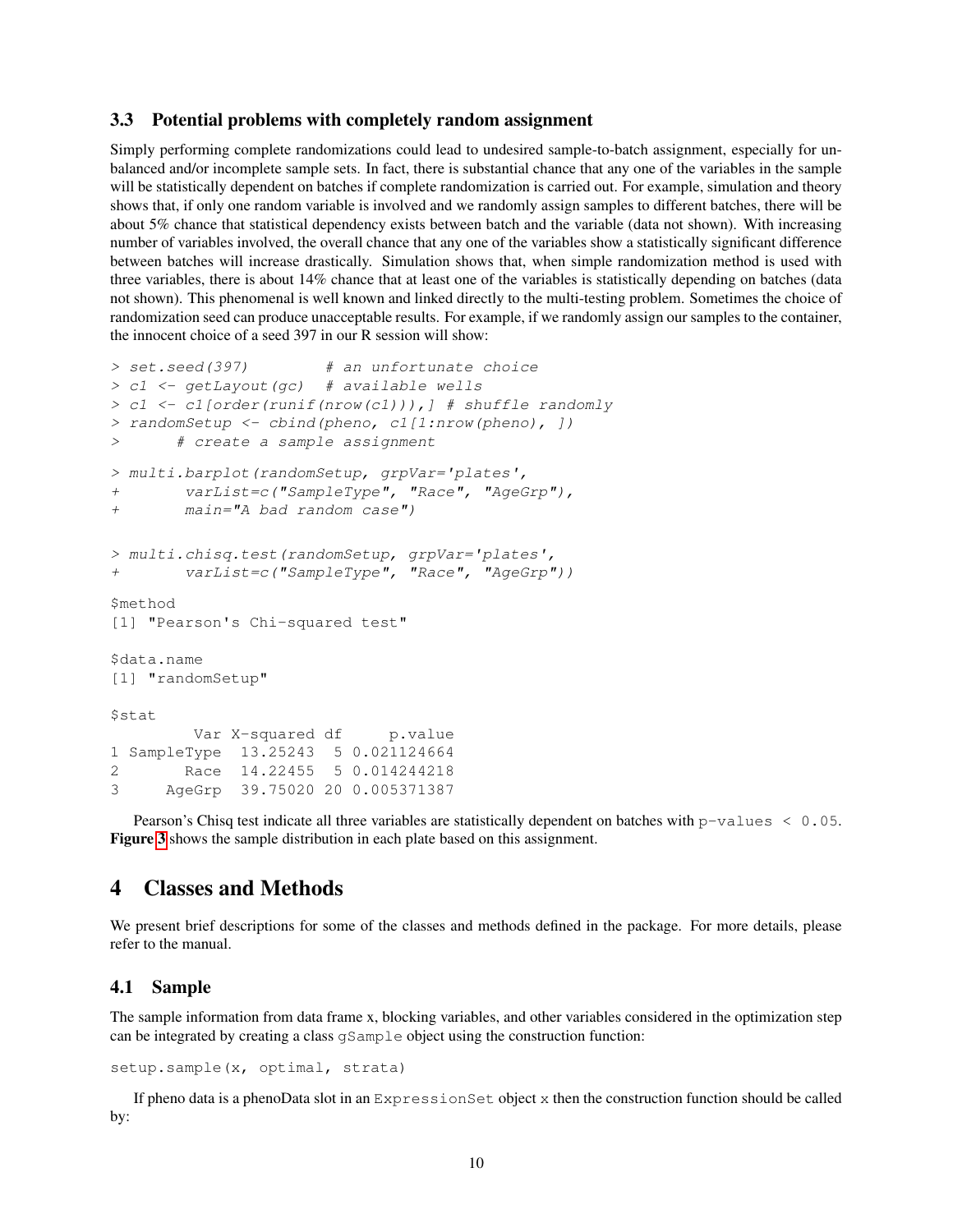A bad random case







<span id="page-10-0"></span>Figure 3: Number of samples per plate. A bad complete random assignment.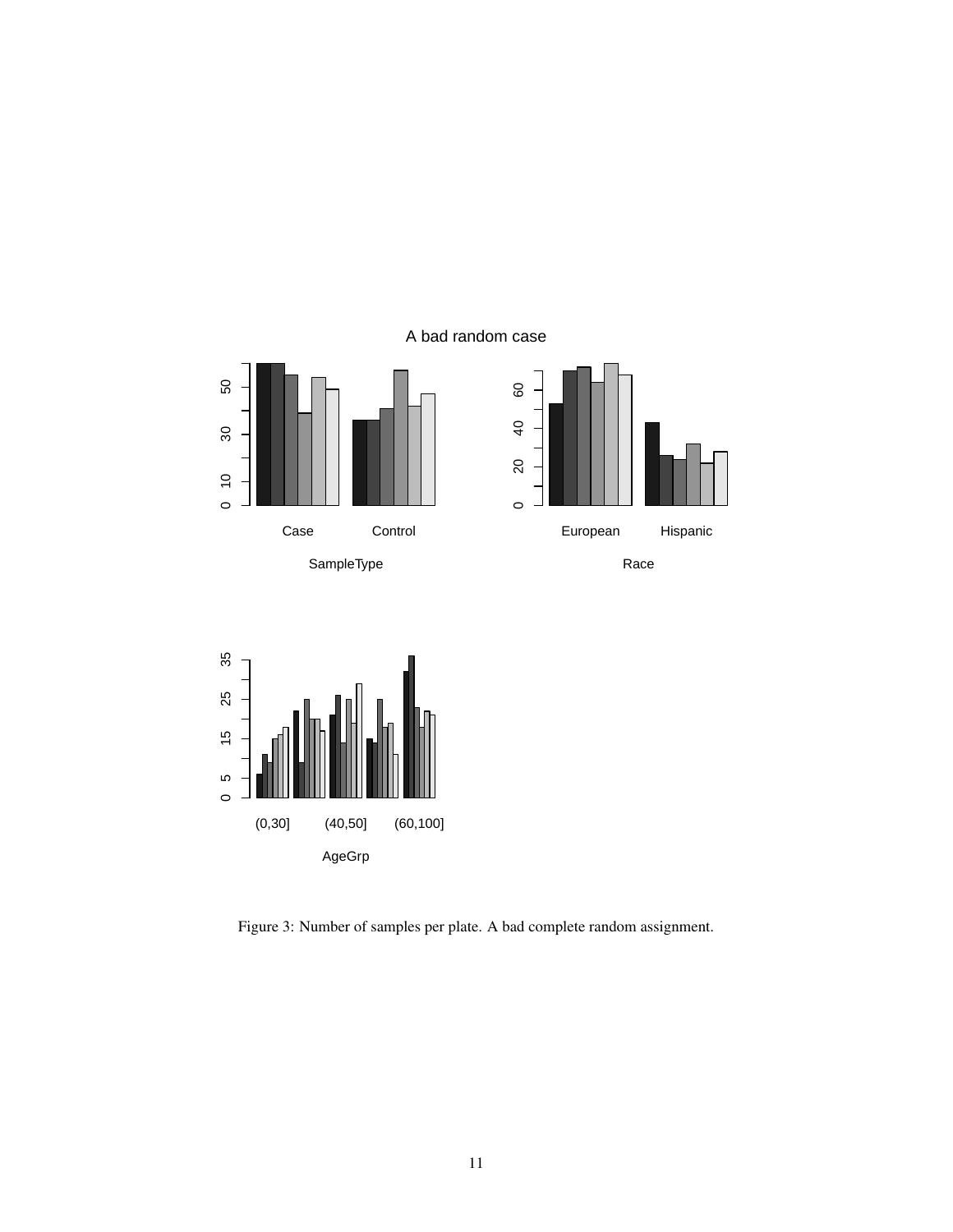setup.sample(pData(x), optimal, strata)

We can inspect the data regarding to variables considered and resulting strata by typing its name. Using our example data,

```
> gs <- setup.sample(pheno, optimal=c("SampleType", "Race", "AgeGrp"),
+ strata=c("SampleType"))
> gs
An object of class "gSample"
The raw data are
 ID SampleType Race AgeGrp
1 1 Case Hispanic (60,100]
2 2 Case Hispanic (60,100]
3 3 Case European (60,100]
4 4 Case European (50,60]
5 5 Case European (50,60]
6 6 Case European (0,30]
 ...
   ID SampleType Race AgeGrp
571 571 Control European (40,50]
572 572 Control Hispanic (30,40]
573 573 Control European (30,40]
574 574 Control Hispanic (30,40]
575 575 Control European (40,50]
576 576 Control European (0,30]
Blocking strata in the data:
 SampleType Freq sFactor
1 Case 317 1
2 Control 259 2
Optimization strata in the data
  SampleType Race AgeGrp Freq oFactor
1 Case European (0,30] 8 1
2 Control European (0,30] 58 2
3 Case Hispanic (0,30] 0 3
4 Control Hispanic (0,30] 9 4
5 Case European (30,40] 21 5
6 Control European (30,40] 54 6
7 Case Hispanic (30,40] 6 7
8 Control Hispanic (30,40] 32 8
9 Case European (40,50] 34 9
10 Control European (40,50] 52 10
11 Case Hispanic (40,50] 46 11
12 Control Hispanic (40,50] 2 12
13 Case European (50,60] 40 13
14 Control European (50,60] 44 14
15 Case Hispanic (50,60] 16 15
16 Control Hispanic (50,60] 2 16
17 Case European (60,100] 84 17
18 Control European (60,100] 6 18
```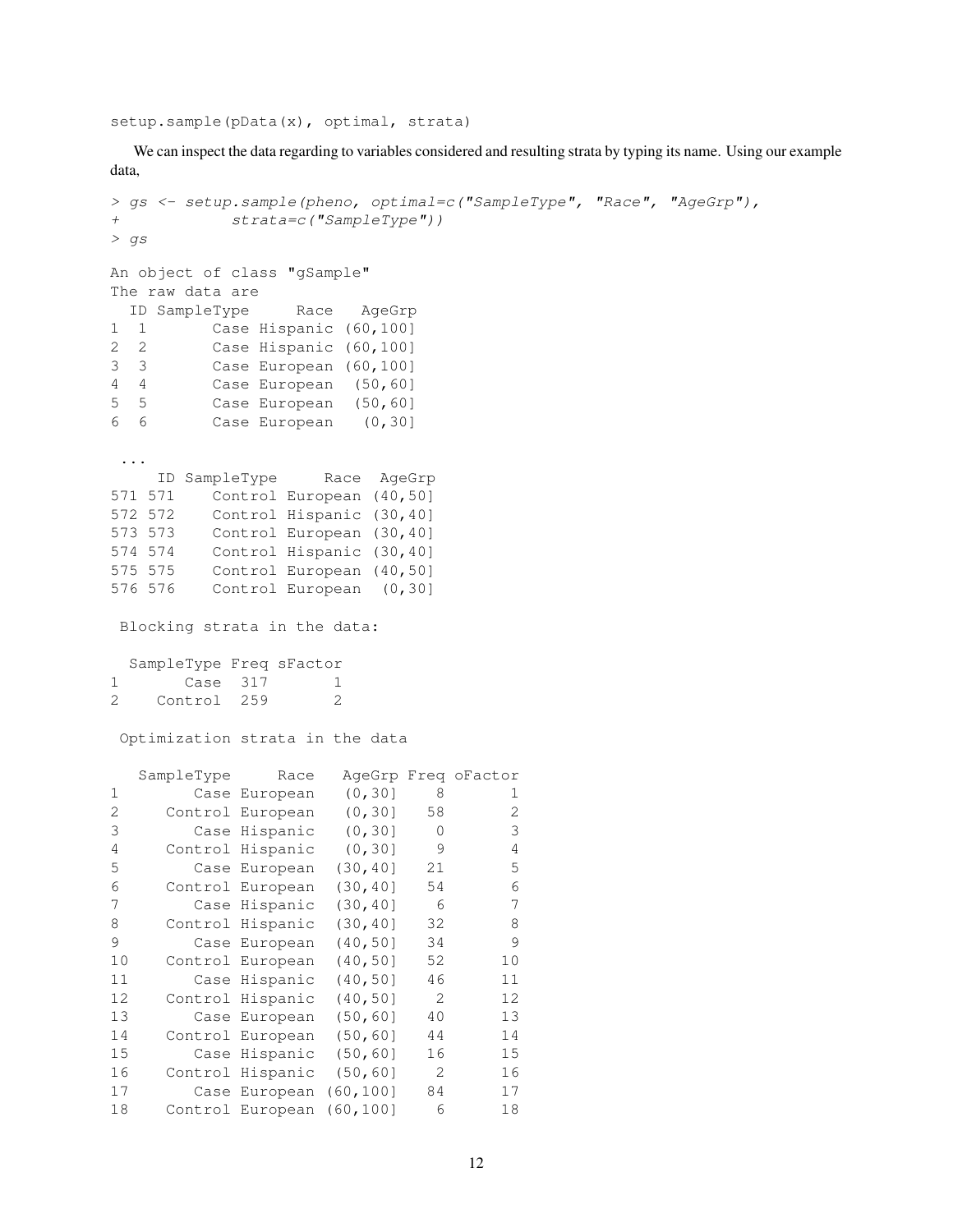| 19 | Case Hispanic (60,100]    |  | 19 |
|----|---------------------------|--|----|
| 20 | Control Hispanic (60,100] |  | 20 |

in addition to variables from the original sample dataset, two new factors are created: sFactor and oFactor are factors represent the combined strata created based on the combination of variables considered, respectively. Some getter functions exist for a gSample object; refer to manual for more details.

## <span id="page-12-0"></span>4.2 Container

In high-throughput genomics experiment the specimens are usually placed into assembly of plates that have fixed number of chips and wells. All information related to the experimental instrument layout is kept in a class  $q$ Container object. We need to know the number of plates used, the plate's layout, the layout of chips on each plate, and the layout of the wells on each chip. The gContainer object holds all these information. It also hold our decision on which level of blocks (plates or chips ) the batch effect need to be considered. For large scale experiments (several hundreds of samples or more) we usually concern batch effect between plates. Occasionally, for smaller sample size, we may chose 'chips' level in the construction of the container object. In addition, if for any reason certain wells in the assembly are not available for sample placement (for example reserved for negative control), a list of excluded wells on these plates can be specified. The object can be constructed by its constructor:

setup.container(plate, n, batch='plate', exclude=NULL, ...)

In example, we used 6 Illumina 96-well HYP MultiBeadChip plates. This particular plate consists of 8 BeadChips each, which in turn holds 12 wells in 6 rows and 2 columns. We are trying to control the plate level batch effect,

```
> gc <- setup.container(IlluminaBeadChip96Plate, 6,
+ batch='plates')
> gc
An object of class "gContainer"
It consists of 6 IlluminaBeadChip96Plate plates.
The block level is set at plates level.
 plates cFactor Freq
1 1 1 96
2 2 2 96
3 3 3 96
4 4 4 96
5 5 5 96
6 6 6 96
The container layout is
@data$container
 plates chipRows chipColumns chips rows columns wells chipID rowID wellID
1 1 1 1 1 1 1 1 1 1 1
2 1 1 1 1 2 1 2 1 1 2
3 1 1 1 1 3 1 3 1 1 3
4 1 1 1 1 1 4 1 1 1 1 4 1 1 1 4 4 1 1 1 4 4 1 1 1 4 4 1 1 1 4 4 1 1 1 4 4 1 1 1 4 1 1 1 4 1 1 1 45 1 1 1 1 5 1 5 1 1 5
6 1 1 1 1 6 1 6 1 1 6
 cFactor
1 1
2 1
3 1
4 1
5 1
6 1
```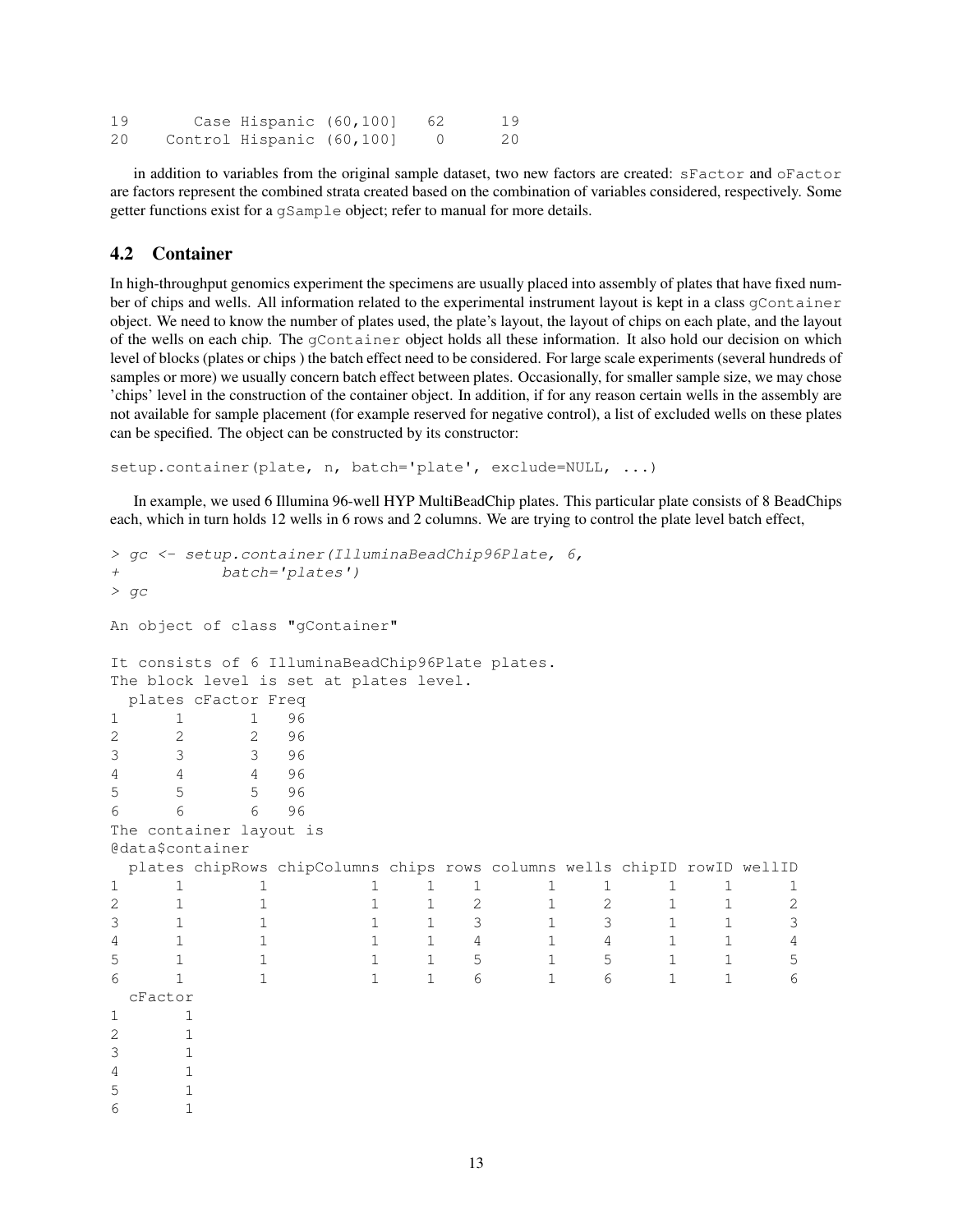| $\ddots$ . |         |                |                                                                          |   |   |                |    |    |     |     |
|------------|---------|----------------|--------------------------------------------------------------------------|---|---|----------------|----|----|-----|-----|
|            |         |                | plates chipRows chipColumns chips rows columns wells chipID rowID wellID |   |   |                |    |    |     |     |
| 571        | 6       | 2              | 4                                                                        | 8 |   | 2              |    | 48 | 286 | 571 |
| 572        | 6       | 2              | 4                                                                        | 8 | 2 | $\mathfrak{D}$ | 8  | 48 | 286 | 572 |
| 573        | 6       | 2              | 4                                                                        | 8 | 3 | $\mathcal{L}$  | 9  | 48 | 286 | 573 |
| 574        | 6       | $\mathcal{L}$  | 4                                                                        | 8 | 4 | $\mathfrak{D}$ | 10 | 48 | 286 | 574 |
| 575        | 6       | 2              | 4                                                                        | 8 | 5 | 2              | 11 | 48 | 286 | 575 |
| 576        | 6       | $\mathfrak{D}$ | 4                                                                        | 8 | 6 | 2              | 12 | 48 | 286 | 576 |
|            | cFactor |                |                                                                          |   |   |                |    |    |     |     |
| 571        | 6       |                |                                                                          |   |   |                |    |    |     |     |
| 572        | 6       |                |                                                                          |   |   |                |    |    |     |     |
| 573        | 6       |                |                                                                          |   |   |                |    |    |     |     |
| 574        | 6       |                |                                                                          |   |   |                |    |    |     |     |
| 575        | 6       |                |                                                                          |   |   |                |    |    |     |     |
| 576        | 6       |                |                                                                          |   |   |                |    |    |     |     |

Relevant information can be reviewed by simply typing the name of the container:

a new variable cFactor is create to represent the batches in the container. Variable wellID identify all wells in the container. Each well will hold an individual sample.

A number of commonly used types of batch layout (e.g., plates and/or chips by Illumina Inc.) had been predefined in the package for the convenience of users, which makes the creation of a container object fairly easy in many cases. Please see next section [4.2.1](#page-13-0) for a whole list of predefined batch layout. It is also very straightforward to define the batch layout of your own genomics platform. See section [4.2.1](#page-13-0) and manual for more details.

The exclusion list is simply a data frame that indicated which wells in the plate assembly need to be excluded from block randomization and and optimization for any reasons. See additional case study in section [5.2](#page-17-2) for explanation and example.

#### <span id="page-13-0"></span>4.2.1 Predefined batch layout

Function predefined () shows a list of predefined object that represent some of commonly used plates and chips. Simply typing the name in R shows the layout and other information of each predefined chips and plates.

IlluminaBeadChip is a chip with 2 columns and 6 rows, a total of 12 wells:

```
> IlluminaBeadChip
```

```
An object of class "BeadChip"
Illumina Bead Chip have 6 rows and 2 columns.
It has 6 rows and 2 columns.
The layout is
@layout
 rows columns wells
1 1 1 1
2 2 1 2
3 3 1 3
4 4 1 4
5 5 1 5
6 6 1 6
7 1 2 7
8 2 2 8
9 3 2 9
10 4 2 10
11 5 2 11
12 6 2 12
```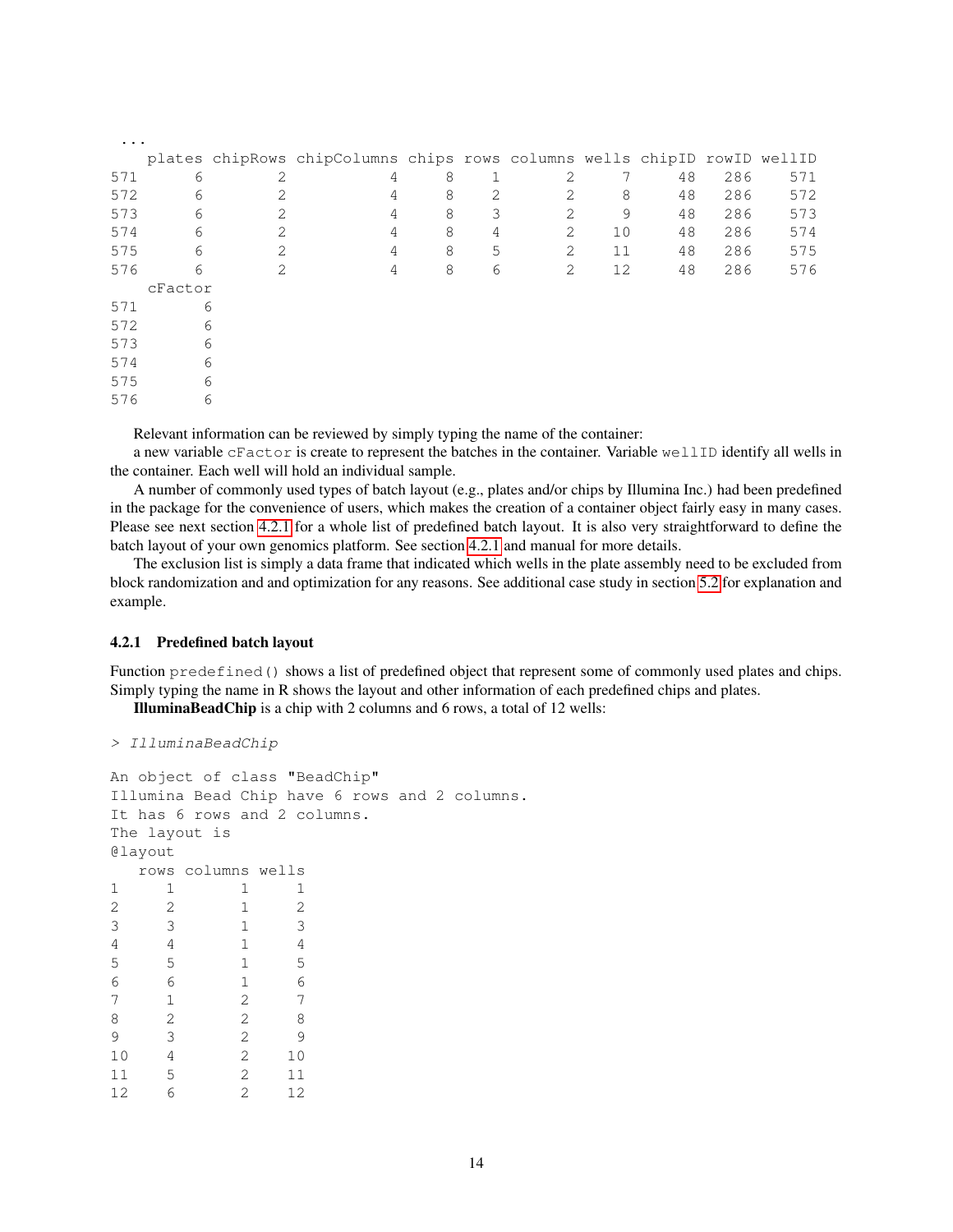GenotypingChip is a chip with 1 columns and 12 rows.

IlluminaBeadChip24Plate, IlluminaBeadChip48Plate, IlluminaBeadChip96Plate are plates that hold 2, 4, 8 IlluminaBeadChip chips and have 24, 48, 96 wells, respectively.

## <span id="page-14-0"></span>4.2.2 Define your own batch layout

As long as the physical layout is know for a plate or chip, it is straight forward to define your own object in this package. For example, if you have a chip that has 12 wells arranged by a 2 columns and 6 rows pattern, and the index of the wells are filled columns by columns, then we can create (and have a look at) a new chip object simply:

```
> myChip <- new("BeadChip", nRows=6, nColumns=2, byrow=FALSE,
+ comment="Illumina Bead Chip have 6 rows and 2 columns.")
> myChip
An object of class "BeadChip"
Illumina Bead Chip have 6 rows and 2 columns.
It has 6 rows and 2 columns.
The layout is
@layout
  rows columns wells
1 1 1 1
2 2 1 2
3 3 1 3
4 4 1 4
5 5 1 5
6 6 1 6
7 1 2 7
8 2 2 8
9 3 2 9
10 4 2 10
11 5 2 11
12 6 2 12
```
The byrow parameter is same as that in function  $matrix()$ . The chip happens to be identical to the IlluminaBeadChip defined in the package:

> identical(myChip, IlluminaBeadChip)

[1] TRUE

Similarly, we can define plate simply based on the chips it contains. Here we create a new plate that consistent 8 myChip we just defined:

```
> myPlate <- new("BeadPlate", chip=IlluminaBeadChip,
+ nRows=2L, nColumns=4L,
+ comment="Illumina BeadChip Plate with 8 chips and 96 wells")
> myPlate
An object of class "BeadPlate"
Illumina BeadChip Plate with 8 chips and 96 wells
It has 2 rows and 4 columns of IlluminaBeadChip chips.
The layout is
@layout
 chipRows chipColumns chips rows columns wells
1 1 1 1 1 1 1 1
2 1 1 1 2 1 2
```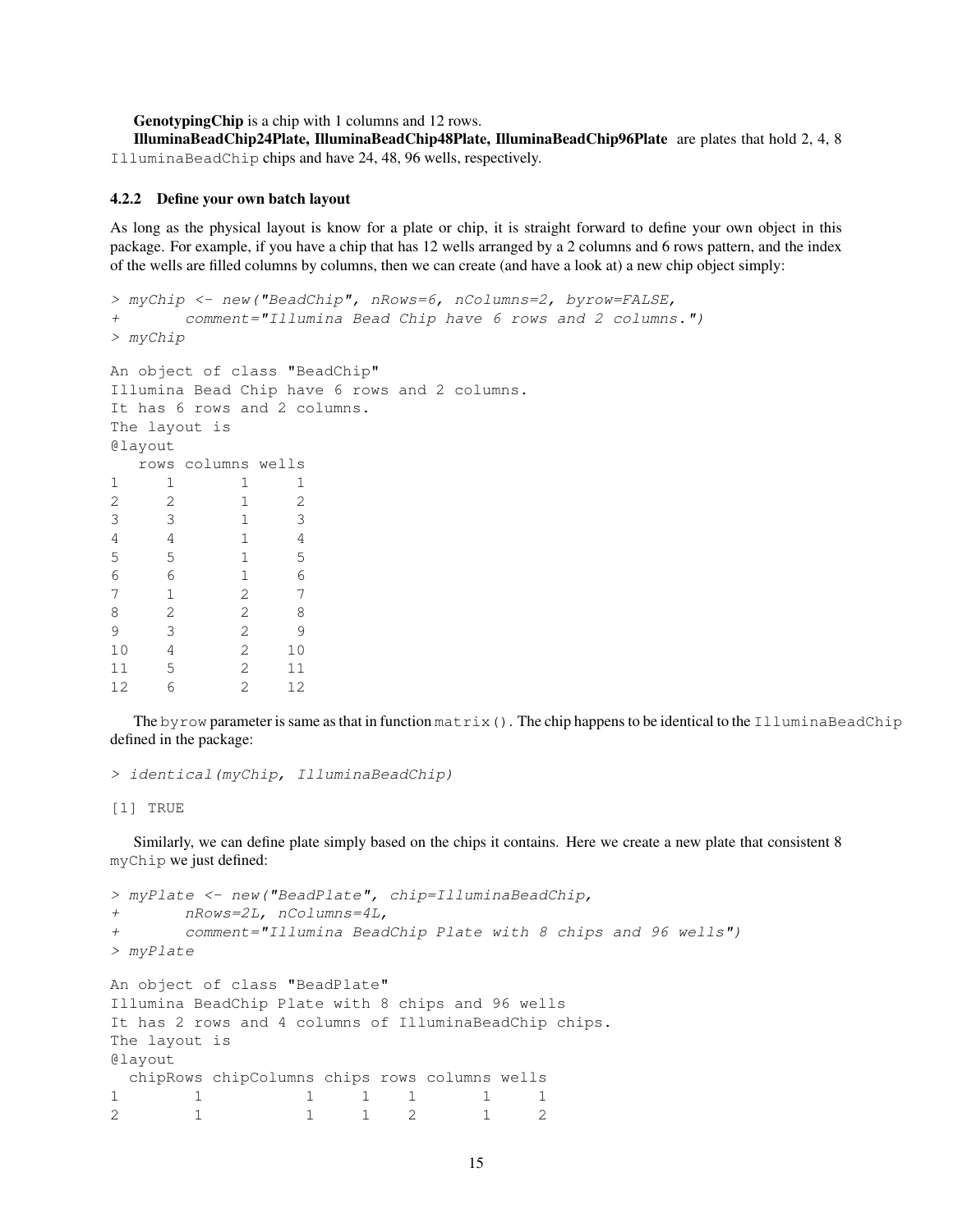| 3  |                                                                                                                                                                                                                                                                                                                                                                                                                         |                                               |   |   |                |    |
|----|-------------------------------------------------------------------------------------------------------------------------------------------------------------------------------------------------------------------------------------------------------------------------------------------------------------------------------------------------------------------------------------------------------------------------|-----------------------------------------------|---|---|----------------|----|
| 4  |                                                                                                                                                                                                                                                                                                                                                                                                                         |                                               |   | 4 |                |    |
| 5  |                                                                                                                                                                                                                                                                                                                                                                                                                         |                                               |   | 5 |                | 5  |
| 6  |                                                                                                                                                                                                                                                                                                                                                                                                                         |                                               |   | 6 |                |    |
|    |                                                                                                                                                                                                                                                                                                                                                                                                                         |                                               |   |   |                |    |
|    |                                                                                                                                                                                                                                                                                                                                                                                                                         |                                               |   |   |                |    |
|    |                                                                                                                                                                                                                                                                                                                                                                                                                         | chipRows chipColumns chips rows columns wells |   |   |                |    |
| 91 |                                                                                                                                                                                                                                                                                                                                                                                                                         | 4                                             | 8 |   | 2              |    |
| 92 | 2                                                                                                                                                                                                                                                                                                                                                                                                                       | 4                                             | 8 | 2 | 2              | 8  |
| 93 | 2                                                                                                                                                                                                                                                                                                                                                                                                                       | 4                                             | 8 | 3 | 2              | 9  |
| 94 | 2                                                                                                                                                                                                                                                                                                                                                                                                                       | 4                                             | 8 | 4 | 2              | 10 |
| 95 | $\mathfrak{D}$                                                                                                                                                                                                                                                                                                                                                                                                          | 4                                             | 8 | 5 | $\mathfrak{D}$ | 11 |
| 96 | $\mathcal{D}_{1}^{(1)} = \mathcal{D}_{2}^{(1)} = \mathcal{D}_{3}^{(1)} = \mathcal{D}_{4}^{(1)} = \mathcal{D}_{5}^{(1)} = \mathcal{D}_{6}^{(1)} = \mathcal{D}_{7}^{(1)} = \mathcal{D}_{8}^{(1)} = \mathcal{D}_{9}^{(1)} = \mathcal{D}_{1}^{(1)} = \mathcal{D}_{1}^{(1)} = \mathcal{D}_{1}^{(1)} = \mathcal{D}_{1}^{(1)} = \mathcal{D}_{2}^{(1)} = \mathcal{D}_{3}^{(1)} = \mathcal{D}_{4}^{(1)} = \mathcal{D}_{5}^{(1)}$ | 4                                             | 8 | 6 | 2              | 12 |
| >  |                                                                                                                                                                                                                                                                                                                                                                                                                         | identical (myPlate, IlluminaBeadChip96Plate)  |   |   |                |    |

[1] TRUE

it happens to be identical to the IlluminaBeadChip96Plate plate defined in the package.

## <span id="page-15-0"></span>4.3 Sample assignment

Sample assignment and all relevant information are stored in a class gExperimentSetup object. If only block randomization is needed, we can simply create a experiment assignment by

> gSetup0 <- create.experiment.setup(gs, gc) > myAssignment <- get.experiment.setup(gSetup0)

However in most cases we optimize our setup based on our choice of blocking variables and other variables considered. This can be done by calling function

create.optimized.setup(fun, sample, container, nSim, ...)

where fun is the name of a user defined objective function. Parameter fun can be omitted, then the default optimization function optimal.shuffle is called. sample and container are objects from gSample and gContainer classes, respectively. The function will return a class gExperimentSetup object which holds all releveant information.

The default optimization function optimal.shuffle(sample, container, nSim,  $k=2$ , ...) will first create initial setup of assignment as candidate through blocking all variables considered. Then it will randomly select and shuffle k (default k=2) samples between batches to create a new setup. It will calculate the objective function in the new setup and have its result compared to that of the current candidate. The candidate setup will be replaced if the value of objective function in new setup is smaller. The process will repeat up to nSim times.

Alternatively, we could use function optimal.block(sample, container, nSim), which is to create multiple setup of sample assignment based only on specified blocking variables, and select the optimal setup based on all variables considered (including the variables not included in block randomization step).

```
gSetup1 <- create.optimized.setup(fun="optimal.shuffle",
      sample=gs, container=gc, nSim=1000)
gSetup2 <- create.optimized.setup(fun="optimal.block",
      sample=gs, container=gc, nSim=1000)
```
Same functionality can be invoked by apply the optimizing objective function to any gExperiment Setup object directly:

```
gSetup1 <- optimal.shuffle(gSetup0, nSim=1000)
gSetup2 <- optimal.block(gSetup0, nSim=1000)
```
This syntax make it easy to try algorithms and compare the results. More details on create your own optimizing objective function see below.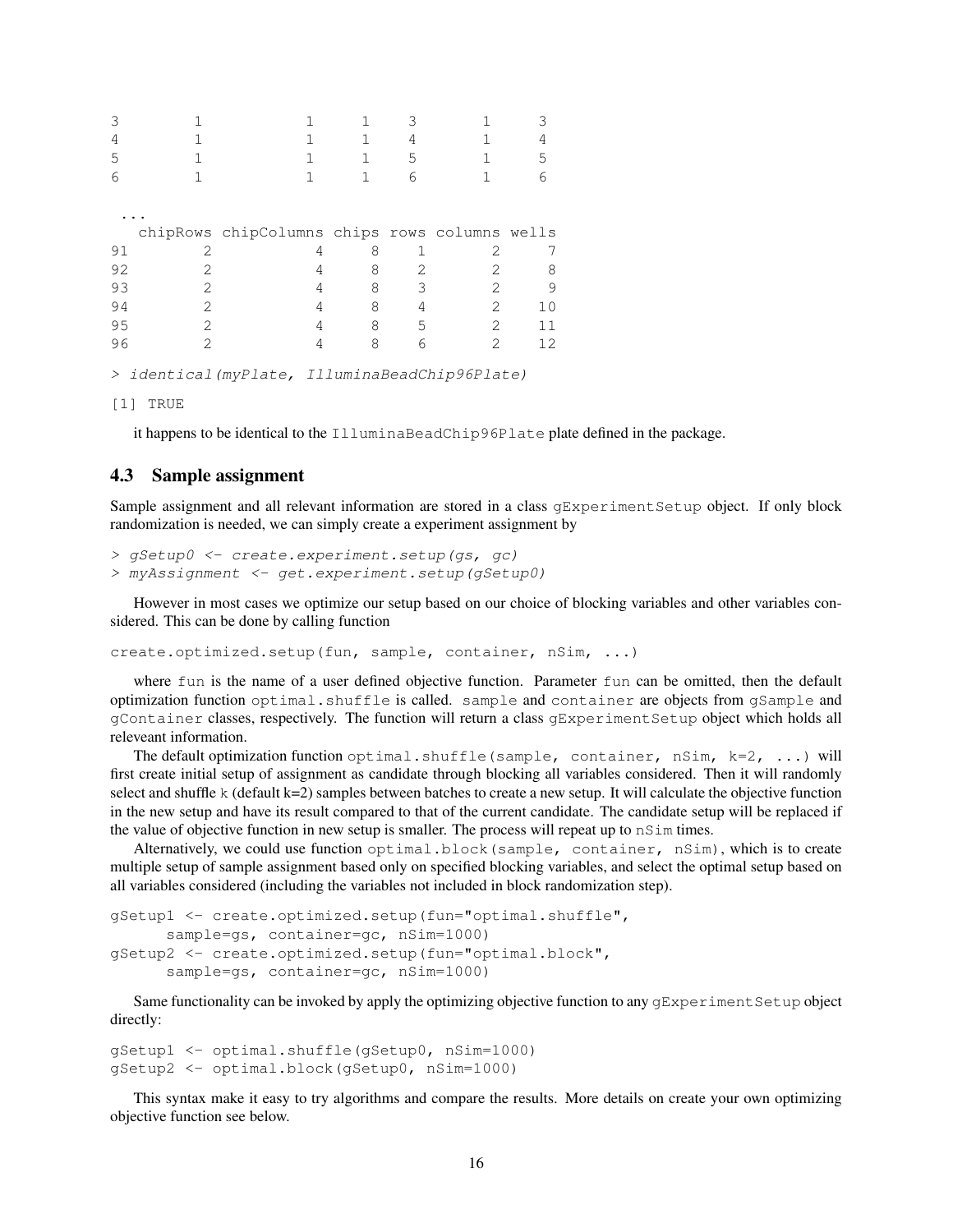#### <span id="page-16-0"></span>4.3.1 Define your own optimizing objective function

Our package allows user to define optimization objective function themselves. It is straightforward for user to define their own optimization objective function, following a few parameter requirements for the package to work. In particular, the objective function parameters should include a gExperimentSetup object, and number of loops used in the form of

```
myFun <- function(x, nSim, ...)
```
It can include additional parameters for its own in . . . parameter list. Also, the function should return a list that including following elements:

```
return(list(setup=, link=, average=, dev=))
```
where elements setup is a gExperiment Setup object, link is a data frame present a link between the sample and container, average is the expected number of samples from each blocking strata in each of the optimization blocks, dev a vector of values created by the actual objective function.

In the current version of OSAT, we have defined two different algorithms.They will generally generate similar assignment plan.

## <span id="page-16-1"></span>4.4 QC, summary, and output

To see a summary of the experimental design, simply type the name of the object we created:

gSetup

most relevant information will be shown. The final design can be retrieved by

```
gSetup.data <- get.experiment.setup(gSetup)
```
which creates a data frame holding linked data of sample variables and container variables, sorted by the initial order from the sample list.

The distribution of the sample by batches can be visualized graphically using function  $plot(gSetup, ...)$ 

```
plot(gSetup, main="Summary")
```
which will create a barplot of sample counts in each batch for every variable considered in design.

We can simply use function  $QC()$  to get both plot and Pearson's Chi-squared test of independence between batches and variables involved:

QC(gSetup)

To output the design layout in CSV format,

```
write.csv(get.experiment.setup(gSetup), file="gSetup.csv",
          row.names=FALSE)
```
#### <span id="page-16-2"></span>4.4.1 Map to robotic loader

The sample plates are usually loaded into machine through a robotic loader, for example MRA-4 loader. The layout of the loader plate can be seen in the included documents. After the assignment to the plates are finished, we can map the bead chip plate to the MRA-4 plate, and have it exported to a CSV file by

```
out <- map.to.MSA(gSetup)
write.csv(out, "MSAsetup.csv", row.names = FALSE)
```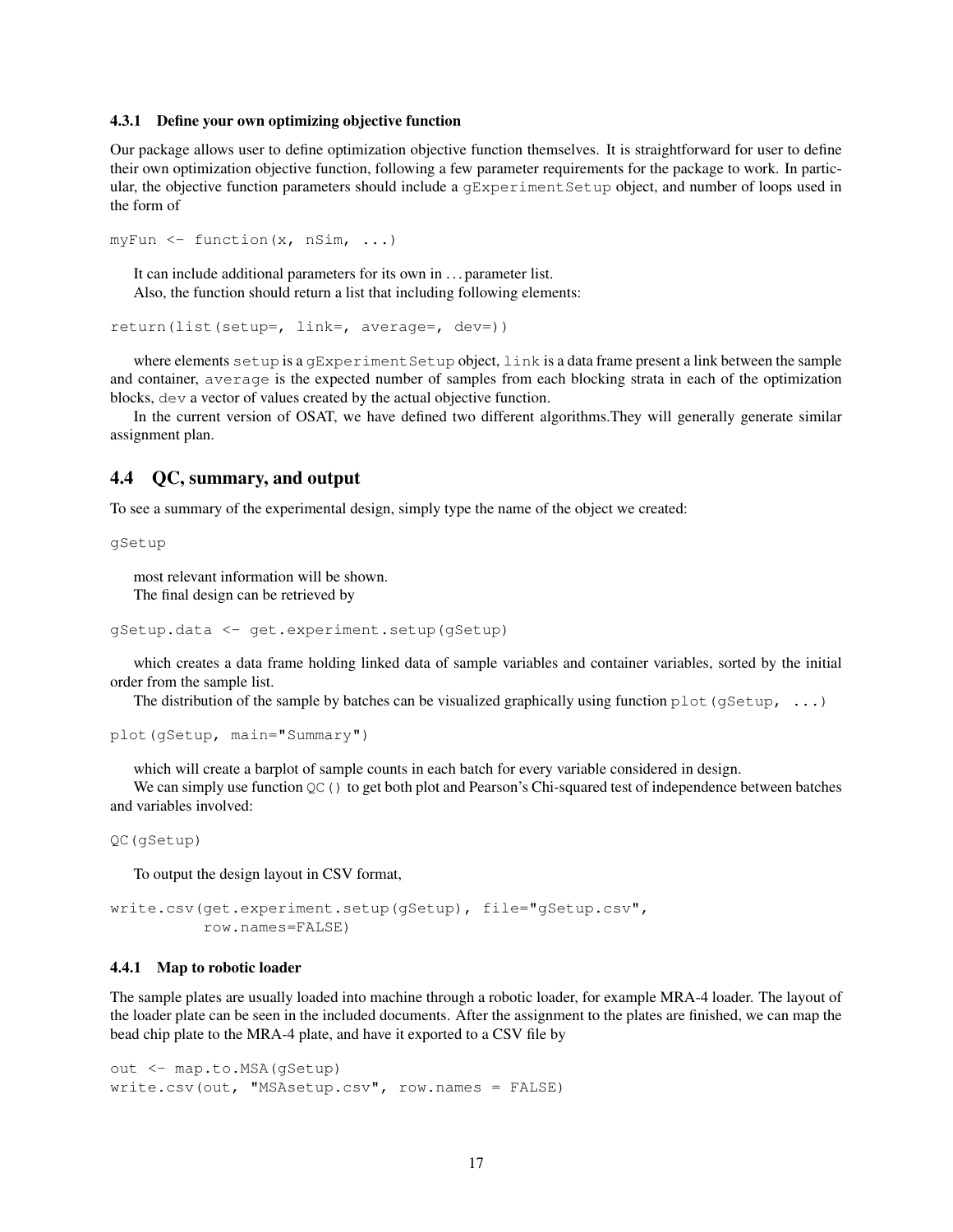# <span id="page-17-0"></span>5 Additional Case studies

In this section we present a few more case studies to further demonstrate the usage of OSAT package.

### <span id="page-17-1"></span>5.1 Incomplete batches

Since the number of wells available on a batch (e.g., plate/chip) is fixed, often experimenter cannot fill up all of them due to sample unavailability. In this scenario it is recommended that we distribute the unused wells randomly across all batches. This is done by default in our program without any additional instruction.

For example, assuming there are 10 samples not available for some reason in our sample list, the following create setup using the same container as before with the rest of 566 samples:

```
> # for demonstration, assume 10 bad samples
> badSample <- sample(576, 10, replace=FALSE)
> # create sample object using available samples
> gs3 <- setup.sample(pheno[-badSample, ],
+ optimal=c("SampleType", "Race", "AgeGrp"),
+ strata=c("SampleType") )
> # use the same container setup as before
> # demonstration only. nSim=5000 or more are commonly used.
> gSetup3 <- create.optimized.setup(sample=gs3,
         container=gc, nSim=1000)
```
To fill batches sequentially and have the empty wells left at the end of last plate is discouraged. This practice will create a batch that is immediately different from the others, making statistical analysis more complex and less powerful. However, if there are strong reasons to do so, we can exclude the wells at the end of last plate for sample assignment, using method described in the following section.

## <span id="page-17-2"></span>5.2 Excluded well positions

If for any reason we need to reserve certain wells for other usage, we can exclude them from the sample assignment process. For this one can create a data frame to mark these excluded wells. Any wells in the container can be identified by its location identified by three variable "plates", "chips", "wells". Therefore the data frame for the excluded wells should have these three columns.

For example, if we will use the first well of the first chip on each plate to hold QC samples, these wells will not be available for sample placement. We have 6 plates in our example so the following will reserve the 6 wells from sample assignment:

```
> excludedWells <- data.frame(plates=1:6, chips=rep(1,6),
+ wells=rep(1,6))
```
Our program can let you exclude multiple wells at the same position of plate/chip. For example, the following data frame will exclude the first well on each chips regardless how many plates we have:

> ex2 <- data.frame(wells=1)

In our example we have 48 chips so 48 wells will be excluded using this data frame for exclusion. We can pass our exclusion data frame to the container setup function using this command:

> gc3 <- setup.container(IlluminaBeadChip96Plate, 6, + batch='plates', exclude=excludedWells)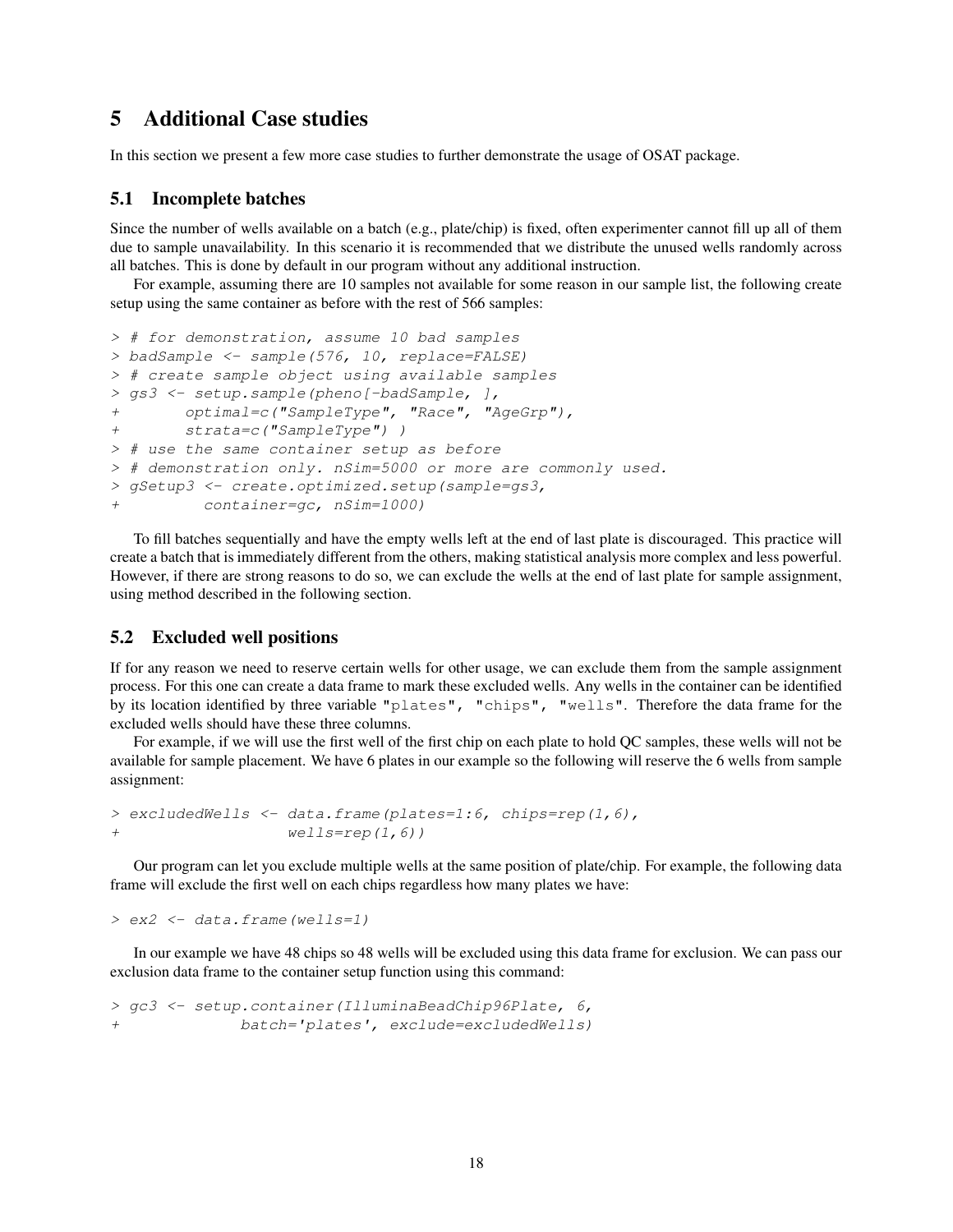## <span id="page-18-0"></span>5.3 Blocking and optimization on chip level

In certain circumstances, batch effects between chips maybe considered. This task can be accomplished by simply indicate the level of block in the container construction, for example

> cnt <- setup.container(IlluminaBeadChip96Plate, 2, batch='chips')

will create a container with 16 chips. Blocking and optimization on chip level will be used in following sample assignment.

## <span id="page-18-1"></span>5.4 Paired samples

OSAT can be used to handle experiment design with paired examples.

Assuming each individual listed in our samples.txt file had 2 specimens. One is collected prior certain treatment and the other after. We would like to keep the two specimens on the same chip, to reduce the batch effect on the treatment effect. Other requirements are similar to those in the section [2.1.](#page-1-1)

To accomplish this new task, one chip can only hold specimens from 6 individuals. We would first assign specimen pairs onto chips, then shuffle them within each chip randomly to further eliminate potential location bias within chips. To do this, we will create a mock chip that only has 6 rows and 1 column instead of 2 columns. Each row on this mock chip will be assign to one individual. Plate and container are created based on this new chip. After assignment, we will expand the chips to 2 columns.

First of all the pairs are assigned into rows of the mock chip (noticed now we need 12 plates):

```
> # create mock chip. each row represent one individual
> newChip <- new("BeadChip", nRows=6, nColumns=1, byrow=FALSE,
+ comment="mock chip")
> # a mock plate based on above chip, same physical layout
> newPlate <- new("BeadPlate", chip=newChip,
+ nRows=2L, nColumns=4L,
+ comment="mock plate")
> # create containers based on above mock chip/plate
> gcNew <- setup.container(newPlate, 12, batch="plates")
> # assign pairs into locations on the mock chip
> # this will take some time
> set.seed(12345)
> # demonstration only. nSim=5000 or more are commonly used.
> gPaired <- create.optimized.setup("optimal.block", sample=gs,
+ container=gcNew, nSim=1000)
```
The above steps create sample setup that place paired sample to rows of each real BeadChip, the following steps expand the chips to real Illumina BeadChip. First assign specimens into first column on each real chip:

```
> set. seed(456)> out1 <- get.experiment.setup(gPaired)
> out1$Replica <- FALSE
> idx <- sample(nrow(out1), ceiling(nrow(out1)/2), replace=FALSE)
       # randomly decided if the first specimen is placed in column 1
> out1[idx, "Replica"] <- TRUE
```
above we randomly selected half of before-treatment specimens and half of after-treatment specimens into first the column. The rest specimens will be placed into the second column:

```
> out2 < - out1> out2$columns <- 2 # specimen placed in the second column
> out2$wells <- out2$wells+6 # correct well number
> out2$Replica <- !out1$Replica # indicate second specimen
```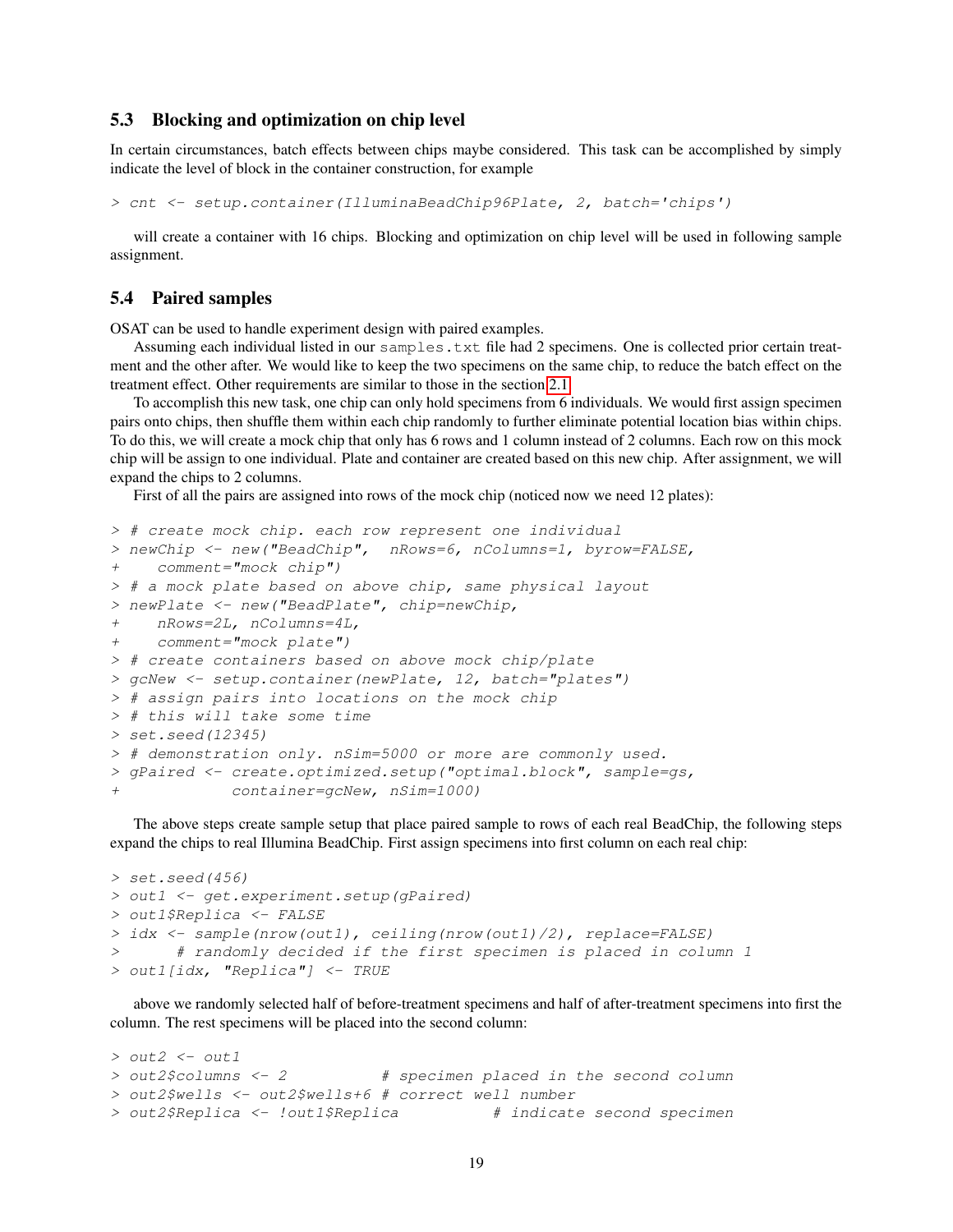```
> out3 <- rbind(out1, out2) # all specimens
> # sort to order on plates/chips/rows
> idx1 <- with(out3, order(plates, chips, rows, columns, wells))
> out3 <- out3[idx1,] # sort to order on plates/chips/wells
```
This procedure will place paired specimens on the same row of the same chip. If do not want to keep pairs of specimens on the same row, we can shuffle one more time:

```
> ## shuffle within chip
> set.seed(789)
> idx2 <- with(out3, order(plates, chips, runif(nrow(out3))))
> out4 \lt- cbind(out3[, 1:8], out3[idx2, 9:11], Replica=out3[, 12])
> # sort to order on plates/chips/wells
> idx3 <- with(out4, order(plates, chips, wells))
> out 4 <- out 4 [idx3, ]
```
Check the assignment:

```
> # SampleType and replica distribution by plate
> ftable(xtabs( ~plates +SampleType+ Replica, out3))
```
The final assignment quality can be checked by Pearson Chisq test and visualized by barplot:

```
> multi.barplot(out3, grpVar='plates', varList=c("SampleType", "Replica",
+ "Race", "AgeGrp"), main="paired sample")
> multi.chisq.test(out3, grpVar='plates', varList=c("SampleType", "Replica",
+ "Race", "AgeGrp"))
$method
[1] "Pearson's Chi-squared test"
$data.name
[1] "out3"
$stat
        Var X-squared df p.value
1 SampleType 0.4910905 11 0.9999988
2 Replica 0.0000000 11 1.0000000
3 Race 5.3024011 11 0.9156416
4 AgeGrp 29.2638486 44 0.9570941
```
The Pearson's test and Figure [4](#page-20-0) show perfect Replica balance between plates due to the fact all paired specimens are placed on the same chip.

# <span id="page-19-0"></span>6 Discussion

Genomics experiments are often driven by the availability of the final collection of samples which is usually unbalanced and incomplete. Without appropriate attention, the unbalance and incompleteness nature of sample availability might lead to drastic batch effects. We developed a handy tool called OSAT (Optimal Sample Assignment Tool) to facilitate the allocation of collected samples to different batches in genomics study. With a block randomization step followed by an optimization step, it produces setup that optimizes the even distribution of samples in groups of biological interest into different batches, reducing the confounding or correlation between batches and the biological variables of interest. It can also optimize the homogeneous distribution of confounding factors across batches. While motivated to handle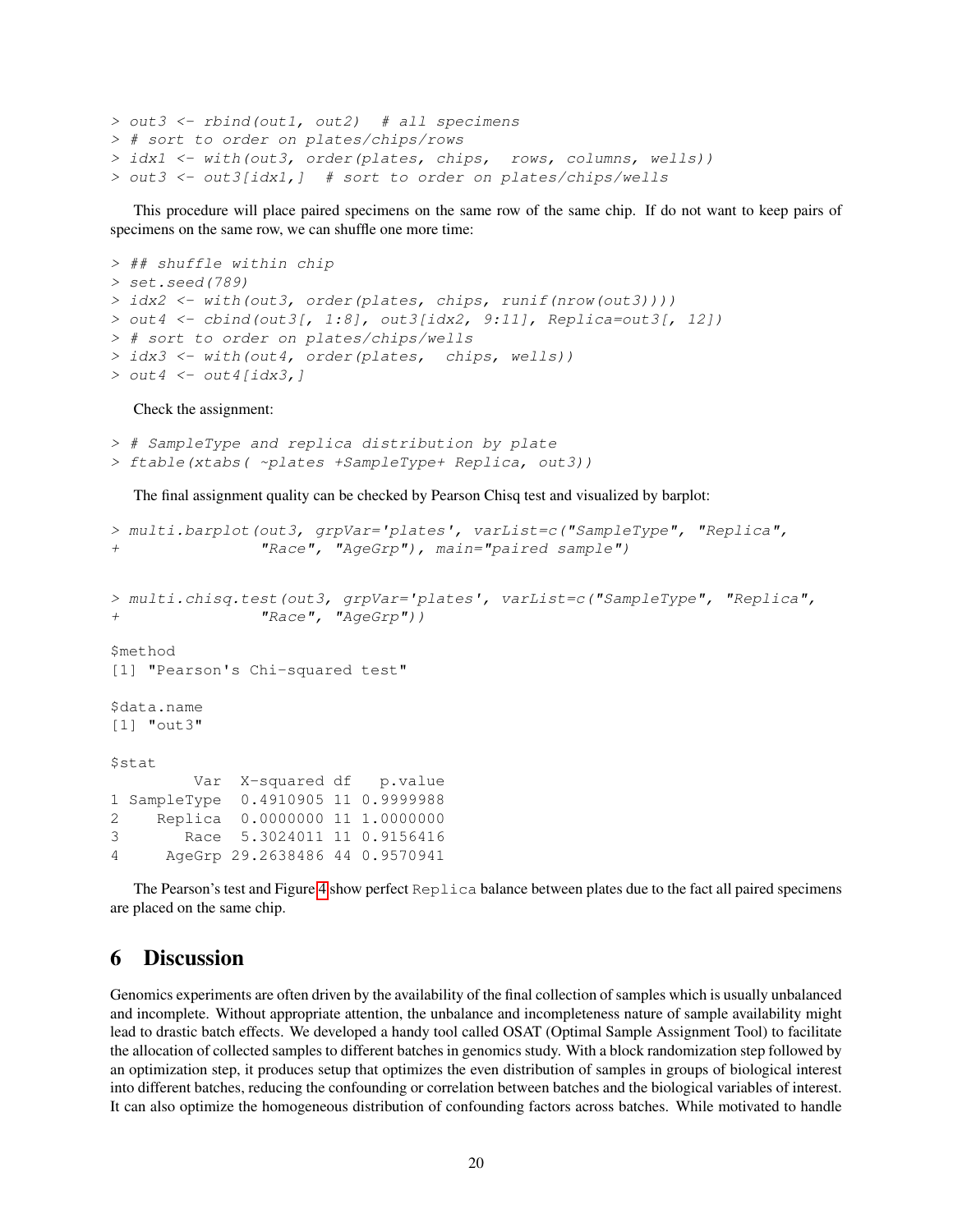

<span id="page-20-0"></span>Figure 4: Number of samples per plate. Paired specimens are placed on the same chip. Sample assignment use optimal.block method.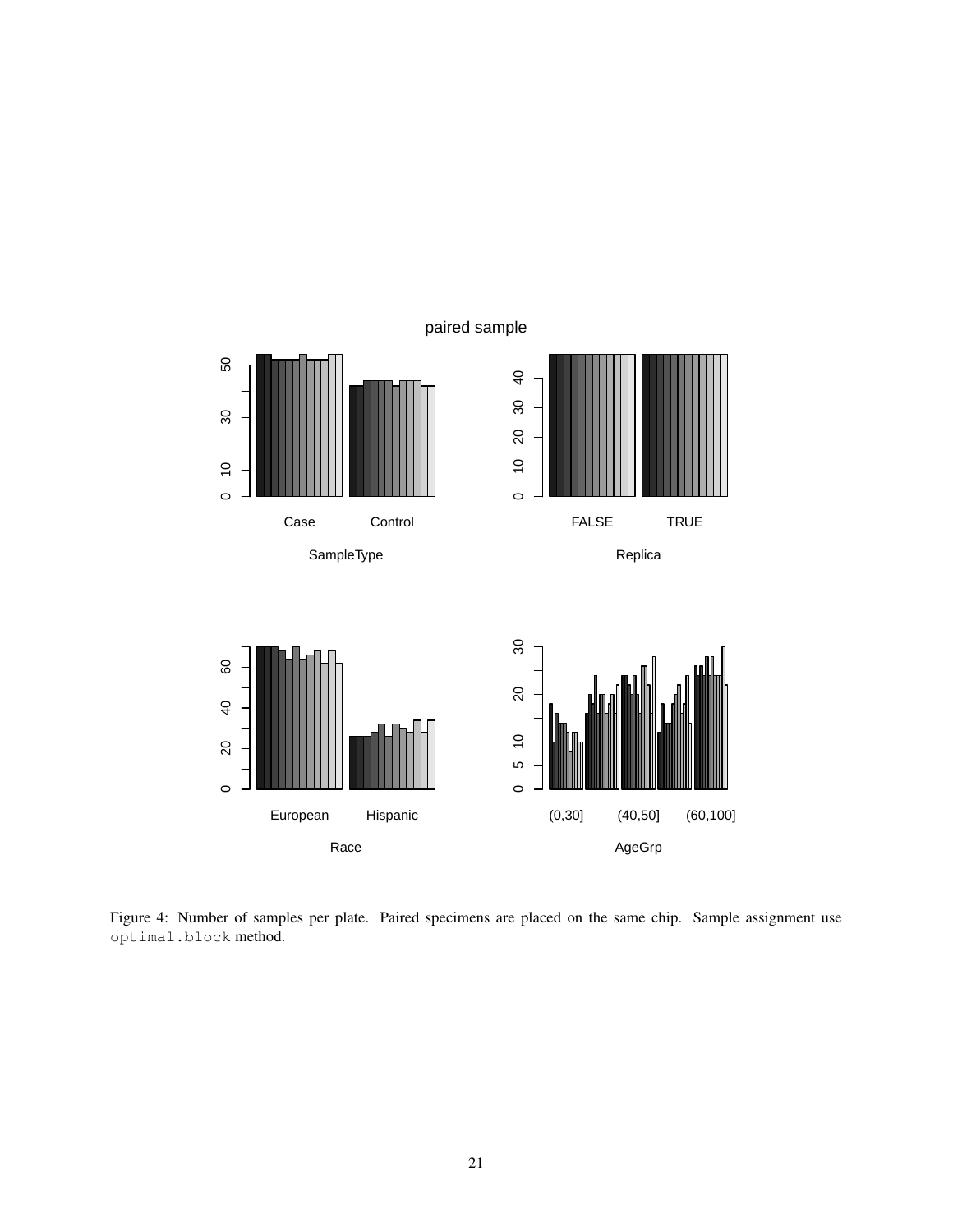challenging instances where incomplete and unbalanced sample collections are involved, OSAT can also handle ideal balanced RCBD.

As demonstrated in this document (section [3.3\)](#page-9-0), complete randomization, often used in the sample assignment step of experiment practice, may produce undesirable setup showing batch dependence. OSAT package is designed to avoid such scenario, by introducing a simple pipeline to create sample assignment that minimizes association between sample characteristic and batches. OSAT provides predefined batch layout for some of the most commonly used genomics platform. Written in a modularized style in the open source R environment, it provides the flexibility for users to define the batch layout of their own experiment platform, as well as optimization objective function for their specific needs, in sample-to-batch assignment to minimize batch effects.

We should also mention that although the impact of batch effect on genomics study might be minimized through proper design and sample assignment, it may not be completely eliminated. Even with perfect design and best effort in all stages of experiment including sample-to-batch assignment, it is impossible to define or control all potential batch effects. Many statistical methods had been developed to estimate and reduce the impact of batch effect at the data analysis stage (i.e, after the experiment part is done)  $10-12$  $10-12$ . It is recommended that analytic methods handling batch effects are employed in all stages of a genomics study, from experiment design to data analysis.

[li.yan@@roswellpark.org](mailto:li.yan@@roswellpark.org)

# <span id="page-21-0"></span>7 Session information

```
> sessionInfo()
R version 4.2.0 RC (2022-04-21 r82226)
Platform: x86_64-pc-linux-gnu (64-bit)
Running under: Ubuntu 20.04.4 LTS
Matrix products: default
BLAS: /home/biocbuild/bbs-3.16-bioc/R/lib/libRblas.so
LAPACK: /home/biocbuild/bbs-3.16-bioc/R/lib/libRlapack.so
locale:
 [1] LC_CTYPE=en_US.UTF-8 LC_NUMERIC=C
 [3] LC_TIME=en_GB LC_COLLATE=C
 [5] LC MONETARY=en US.UTF-8 LC MESSAGES=en US.UTF-8
 [7] LC_PAPER=en_US.UTF-8 LC_NAME=C
 [9] LC_ADDRESS=C LC_TELEPHONE=C
[11] LC_MEASUREMENT=en_US.UTF-8 LC_IDENTIFICATION=C
attached base packages:
[1] stats graphics grDevices utils datasets methods base
other attached packages:
[1] xtable_1.8-4 OSAT_1.45.0
loaded via a namespace (and not attached):
[1] compiler_4.2.0 tools_4.2.0
```
# References

- <span id="page-21-1"></span>[1] Christophe G Lambert and Laura J Black. Learning from our GWAS mistakes: from experimental design to scientific method. *Biostatistics (Oxford, England)*, 13(2):195–203, April 2012. PMID: 22285994.
- <span id="page-21-2"></span>[2] Keith A Baggerly, Kevin R Coombes, and E. Shannon Neeley. Run batch effects potentially compromise the usefulness of genomic signatures for ovarian cancer. *Journal of Clinical Oncology*, 26(7):1186–1187, March 2008.